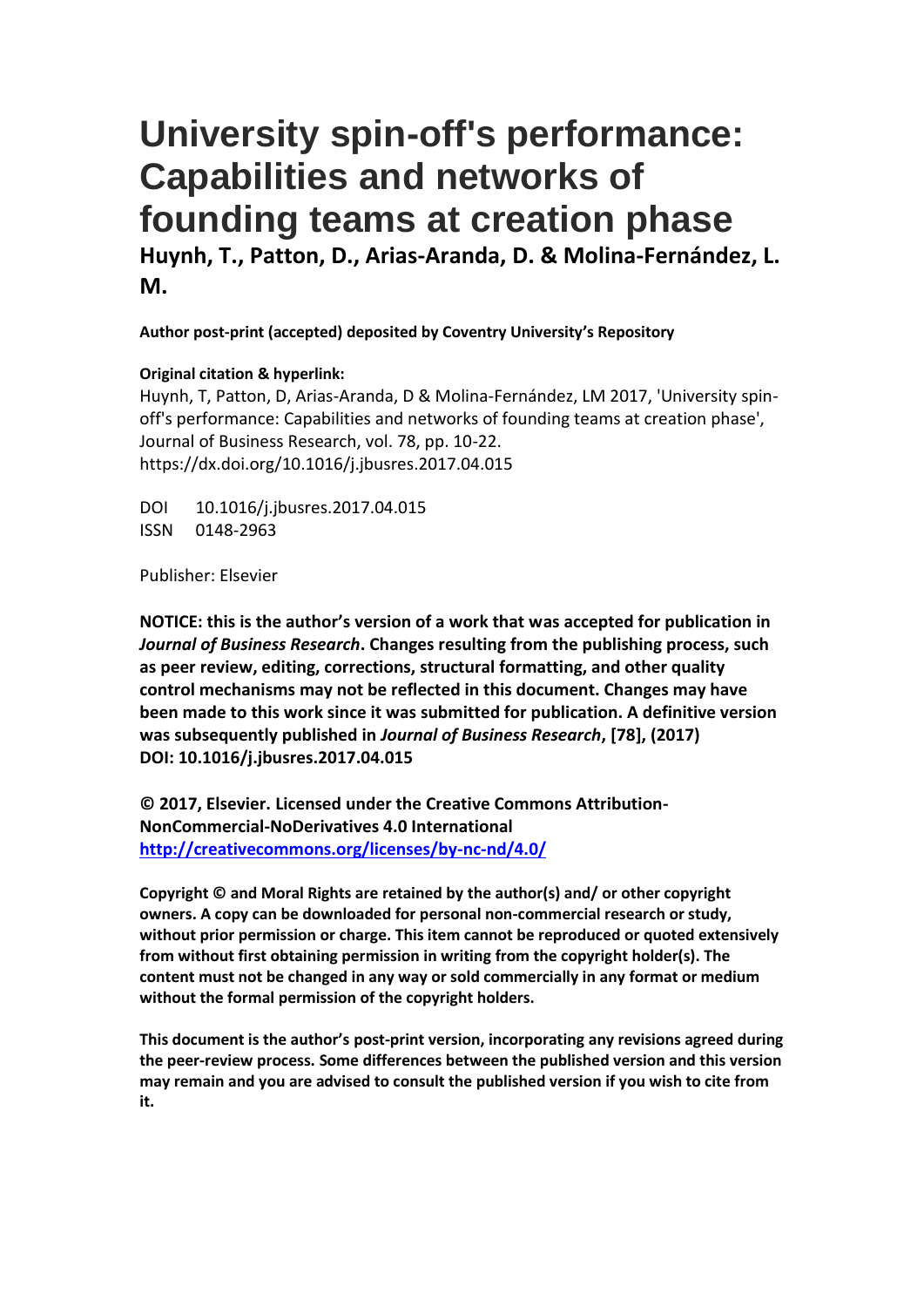# **University spin-off's performance: Capabilities and networks of founding teams at creation phase**

Thanh Huynh<sup>a</sup>, Dean Patton<sup>a</sup>, Daniel Arias Aranda<sup>b</sup>, Luis Miguel Molina Fernández<sup>b</sup>

*<sup>a</sup> Leadership, Strategy and Organisations Department, Faculty of Management, Bournemouth University, 89 Holdenhurst Road, Bournemouth, BH8 8EB, United Kingdom*

*<sup>b</sup> Department of Business Administration, Faculty of Economic and Business Sciences, University of Granada, Granada 18071, Spain*

#### ABSTRACT

*The extant literature highlights that environmental conditions, during the creation phase, imprint on a startup's survival and growth. However, there are few studies that explore the composite nature of a founding team's capabilities and networks, developed within this phase, and the contribution made to future performance. This paper uses the distinctive context of university spin-offs, where early stage ventures are fostered by institutional interventions, to analyse the influence that the capabilities and networks of a founding team, at incorporation, have upon the future performance of the spin-off. Based on data from 181 university spin-offs, this paper empirically demonstrates that the entrepreneurial capabilities of a founding team, augmented during the 'creation' phase, have a positive influence on the performance of a spin-off during the 'growth' phase, and that the networks of a founding team indirectly affect a spin-off's performance through the enhancement of a team's entrepreneurial capabilities.*

*Keywords:* University spin-offs; founding teams; entrepreneurial capabilities; networks; incubation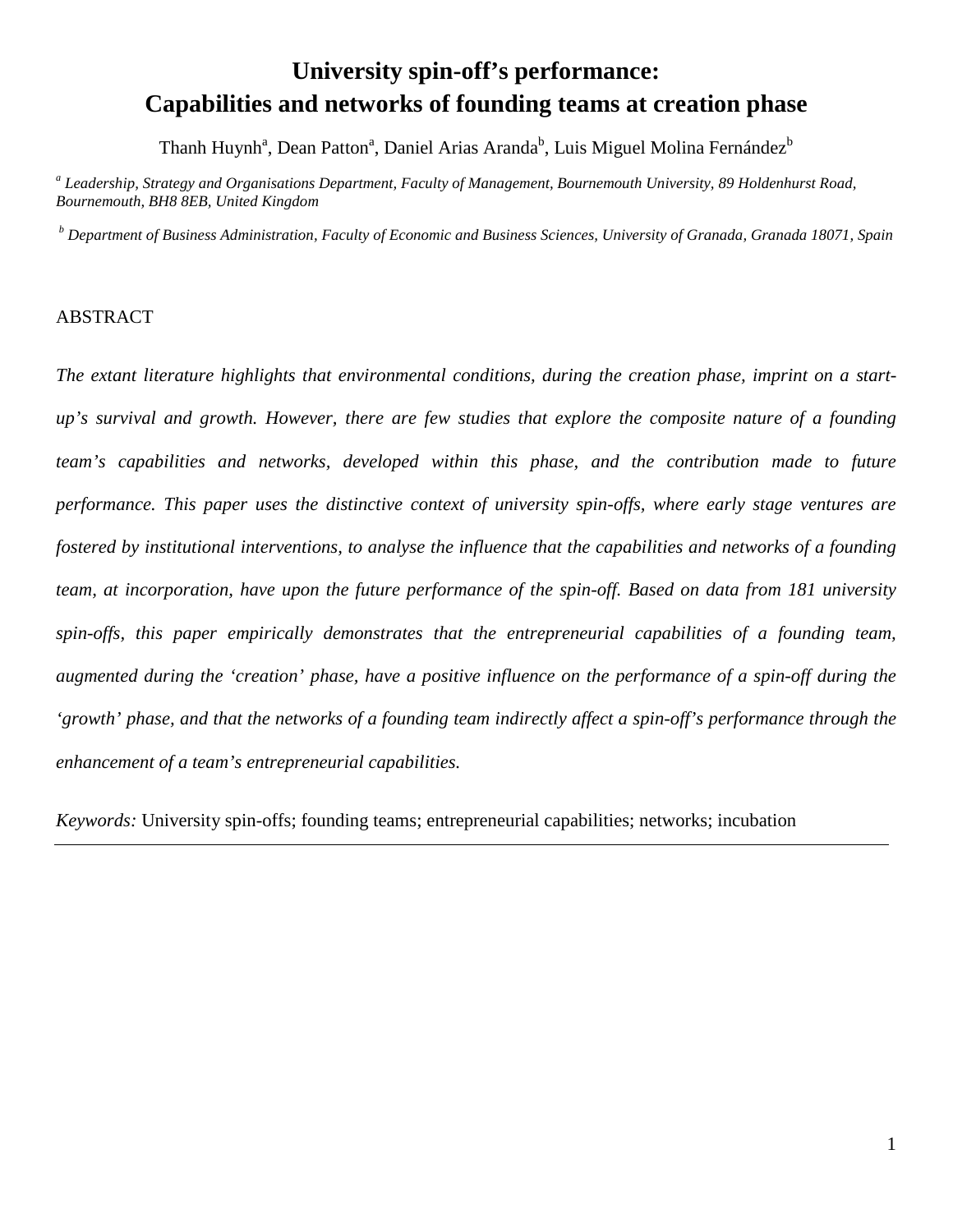#### **1. Introduction**

University spin-offs have received increasing attention from academia, governments, and policymakers because they not only generate new innovations, productivity, and jobs in regional economies [\(Hayter, 2013\)](#page-24-0) but also make a significant contribution to university productivity and creativity [\(Urbano & Guerrero, 2013\)](#page-26-0). A university spin-off has been defined as a new venture founded by current students or faculty members of a university to develop and exploit their ideas based on an entrepreneurial process [\(Smilor et al., 1990\)](#page-26-1); subsequently this process has been broken down into a number of phases (see [Shane, 2004a;](#page-26-2) [Vohora et al.,](#page-27-0)  [2004a;](#page-27-0) [Lockett & Wright, 2005;](#page-25-0) [Rasmussen et al., 2011\)](#page-26-3). For the purposes of this paper we identify two phases 'creation' and 'growth'. 'Creation' is the period up to incorporation and includes idea generation, 'proof of concept', setting out a business plan for commercialisation and the formation of a team charged with its execution. The 'growth' phase is the period after incorporation that sees the introduction of products/services and their subsequent entry and positioning within a market.

While the capabilities and networks of entrepreneurial teams have been discussed in the literature [\(Walter](#page-27-1)  [et al., 2006;](#page-27-1) [Eisenhardt, 2013;](#page-24-1) [Lundqvist, 2014\)](#page-25-1) such issues have not been analysed in the context of university spin-offs [\(Gonzalez-Pernia et al., 2013\)](#page-24-2). University spin-offs can have similar characteristics to other new ventures, but they face a fundamentally different set of challenges due to the context in which they are created [\(Vohora et al., 2004a\)](#page-27-0). The founding teams originate from a non-commercial environment where sophisticated technical capabilities are valued and fostered; often at the expense of commercial understanding that could help facilitate the exploitation of ideas [\(Clarysse & Moray, 2004\)](#page-23-0). A university spin-off is therefore characterised by highly innovative products/services that are often new and unique to the market [\(Heirman & Clarysse, 2004\)](#page-24-3). However the performance of these spin-offs is poor, compared to other new ventures, because the founding teams have to deal with complex tasks in unfamiliar and uncertain business environments [\(Shane, 2004a\)](#page-26-2) which is further exacerbated by their limited industrial experience and/or access to non-technical networks [\(Cooper &](#page-23-1)  [Daily, 1997\)](#page-23-1). To offset these limitations the university sector will often provide ideas with commercial potential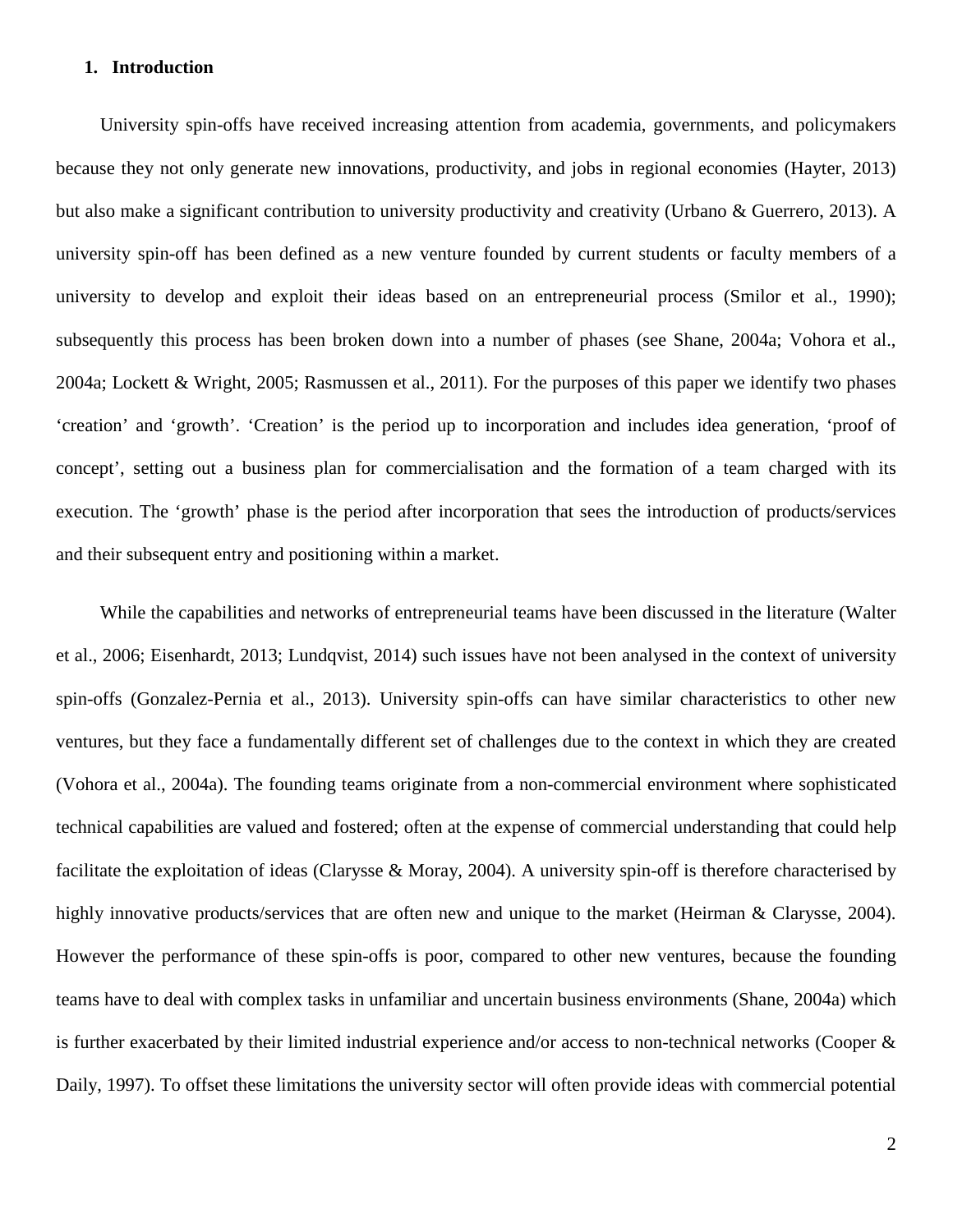a supportive environment via a technology transfer office (TTO) and in some cases incubation facilities [\(Clarysse & Moray, 2004\)](#page-23-0). Such interventions lead to an artificial time lag between idea generation and company formation; creating an opportunity to fine tune the idea and explore possible changes to the structure and composition of the founding team before incorporation [\(Vanaelst et al., 2006\)](#page-26-4). Changes to the structure are necessary because the technological founders, typically, exhibit less commitment to the commercialisation of the idea, have lower growth aspirations [\(Clarysse & Moray, 2004;](#page-23-0) [Vanaelst et al., 2006\)](#page-26-4) and view themselves more as part-time entrepreneurs [\(Müller, 2010\)](#page-25-2). The time lag, therefore, provides an opportunity when possible weaknesses in the founding team of the university spin-off can be addressed through the introduction of individuals with more commercial experience, particularly in the market segments targeted by the spin-off [\(Vohora et al., 2004b;](#page-27-2) [Filatotchev et al., 2006\)](#page-24-4). The extant literature on the development of start-ups, while identifying the contribution of enhanced networks and capabilities to a ventures development, does not address the underlying factors that facilitate such enhancement. In the context of university spin-offs, with the acknowledged commercial limitations of academic founders, this paper posits that the quality of the founding team, identified by its networks and capabilities at incorporation, significantly influence a spin-off's future performance.

Hence, this paper addresses two questions; whether the capabilities of founding teams at incorporation influence the future performance of university spin-offs and if networks, accessible at this time to founding teams, contribute to this process. The analysis of the capabilities and networks of founding teams is undertaken in the 'creation' phase up to incorporation and this is assessed against the performance of spin-offs in the 'growth' phase, post incorporation. To analyse entrepreneurial capabilities the constructs of technology, strategy, human capital, organizational viability, and commercial resources are employed through the lens of the resource-based view [\(Barney, 1991\)](#page-23-2). In addition, the analysis also considers the contribution of networks to the development of entrepreneurial capabilities and examines the nature of this relationship based upon the structure, governance and content of the constituent elements of such networks [\(Tsai & Ghoshal, 1998;](#page-26-5) [Amit &](#page-23-3)  [Zott, 2001;](#page-23-3) Hoang & [Antoncic, 2003;](#page-24-5) [Newbert & Tornikoski, 2013\)](#page-25-3). This analysis is employed to develop and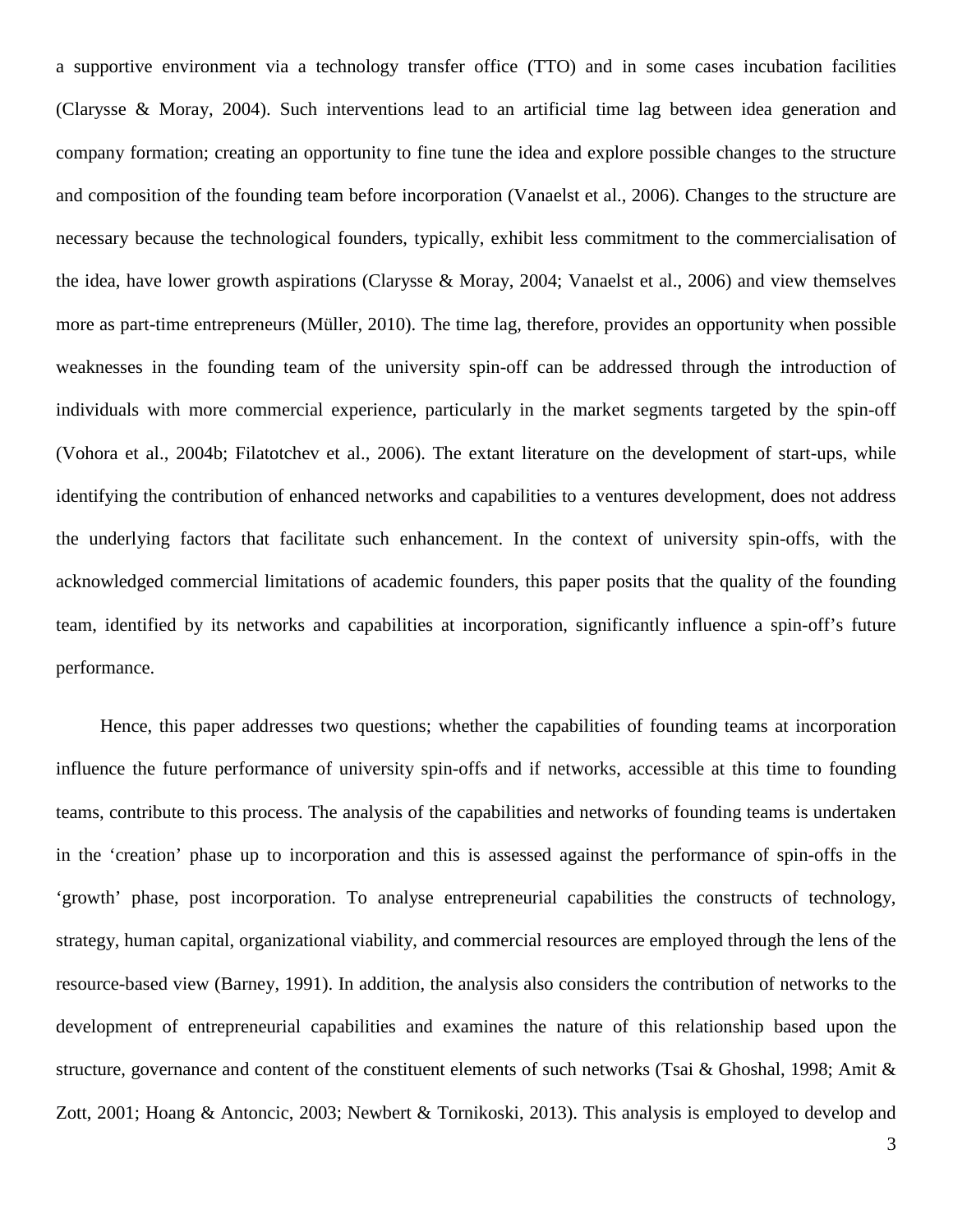test a theoretical framework, which uses imprinting theory [\(Marquis & Tilcsik, 2013\)](#page-25-4) to propose that the capabilities and networks of founding teams influence the performance of university spin-offs beyond incorporation. The results presented are based upon a sample of 181 Spanish university spin-offs based in 35 universities across all regions of Spain; each spin-off was created and developed by a founding team and responses were obtained from a member of each team. The findings indicate that the capabilities of founding teams have a direct affect upon the performance of spin-offs' and that the networks of founding teams have an indirect influence through their impact on the capabilities of the founding teams.

#### **2. Literature review and theoretical framework**

University spin-offs are often conflated with other technology or research-based start-up ventures as they share common characteristics and face similar difficulties in establishing market legitimacy and mobilizing their growth potential [\(Zahra et al., 2007\)](#page-27-3). However, it is argued that they are distinctive from a broader category of technology start-ups, or start-ups in general, due to certain characteristics. University spin-offs usually involve the development of a business opportunity based on novel and potentially disruptive technology or tacit knowledge emerging from academic research [\(Ardichvili et al., 2003;](#page-23-4) [Markman et al., 2008;](#page-25-5) [Rasmussen et al.,](#page-26-3)  [2011\)](#page-26-3); the early founders, therefore, originate from a non-commercial environment and often lack the skills and resources necessary to facilitate the commercialisation process [\(Hayter, 2011\)](#page-24-6). To improve their commercial skill set spin-offs, from an early stage, are more likely to engage a broad range of stakeholders (academic inventor, the university, the founding team, and equity investors) with diverse requirements; thus increasing the potential for conflicting objectives [\(Boardman & Ponomariov, 2009;](#page-23-5) [Colombo & Piva, 2012\)](#page-23-6). Therefore, while start-ups *per se* face liabilities of newness [\(Stinchcombe, 1965\)](#page-26-6), it is suggested that these contextual issues intensify such problems and negatively impact upon a university spin-off's ability to reach the growth phase [\(Vohora et al., 2004a\)](#page-27-0). This increases their reliance upon the reputation of the host university or its TTO/incubator [\(Pries & Guild, 2007\)](#page-26-7) and leads [Rasmussen et al. \(2011, p. 1315\)](#page-26-3) to argue that the examination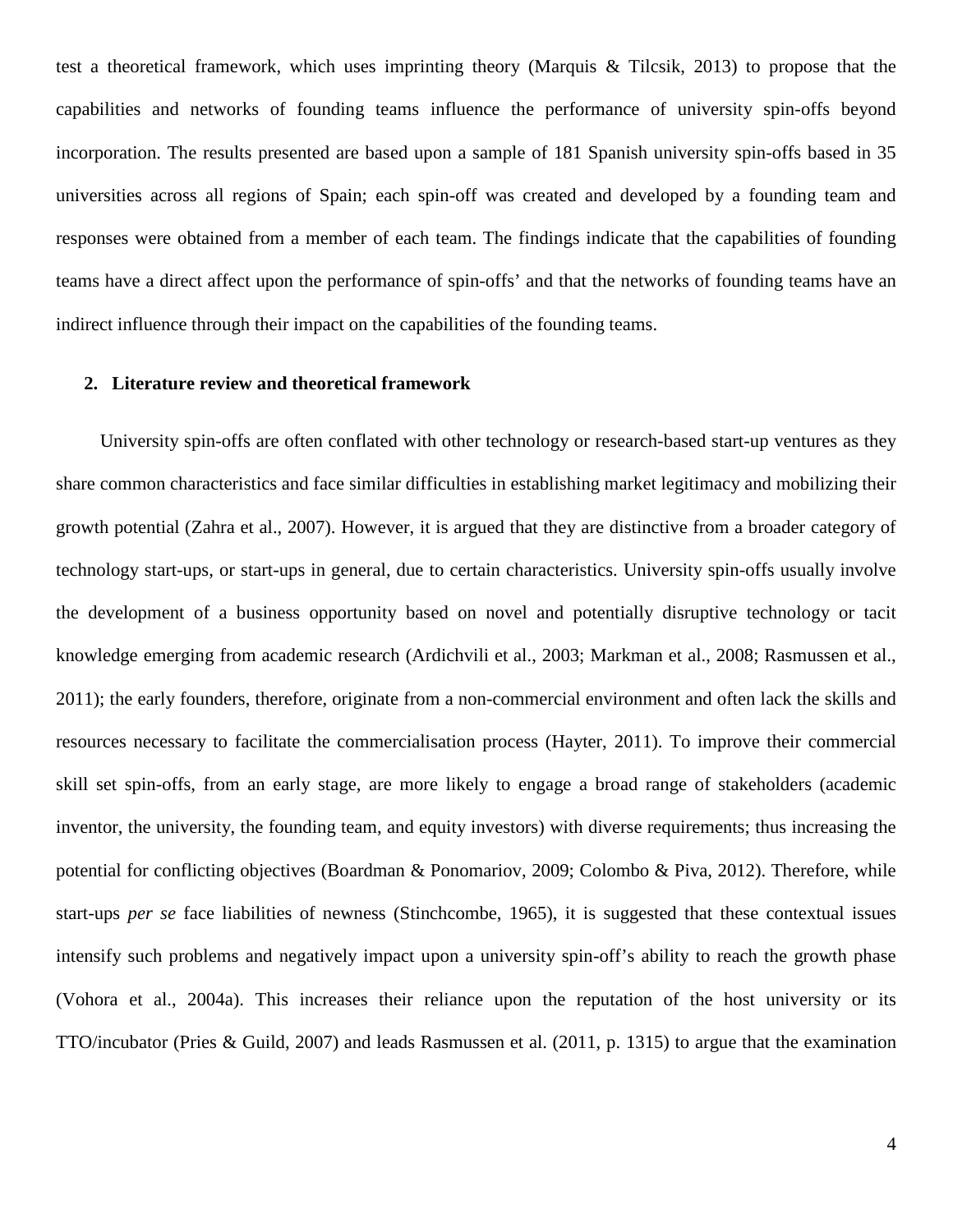of the 'genesis and early development' of university spin-offs can offer insight into how they build a distinctive resource base that supplies the necessary credibility in fast moving markets.

#### *2.1. Imprinting theory and university spin-off's performance*

To examine the impact that the capabilities and networks of early stage spin-offs have upon the ventures ability to grow, this paper employs imprinting theory. Imprinting is defined as "a time-sensitive (occurring at sensitive stage of life) learning process (a stamping process whereby the focal entity reflects elements of its environment) that initiates a development trajectory (i.e., produces persistent outcomes)'' [\(Mathias et al., 2015,](#page-25-6)  [p. 12\)](#page-25-6). Within the entrepreneurship context, imprinting research posits that early founding conditions – resource endowments, collaborations, and other internal and external factors - have a lasting impact on the future outcomes of a new venture [\(Sapienza et al., 2006;](#page-26-8) [Ganco & Agarwal, 2009;](#page-24-7) [Milanov & Fernhaber, 2009\)](#page-25-7). As [Rasmussen and Wright \(2015\)](#page-26-9) indicate a spin-off in the early formative stages will rely heavily on university resources and decisions made in this period are likely to have a long lasting effect on future venture development. In other words, "as for a child, the conditions under which an organization is born and the course of its development in infancy have important consequences for its later life" [\(Kimberly, 1979, p. 438\)](#page-25-8). Thus, university spin-offs can be said to be imprinted by the conditions of "groups, institutions, laws, population characteristics, and sets of social relationships that form the environment of the organization" prevalent at the creation phase [\(Stinchcombe, 1965, p. 142\)](#page-26-6). While a number of researchers argue that the networks and resources embedded within a founding team quickly dissipate after a new venture is created [\(Brüderl &](#page-23-7)  [Schüssler, 1990;](#page-23-7) [Shane & Stuart, 2002\)](#page-26-10), this conflicts with other research that suggest such factors, with the help of university support, can address inherent weaknesses in spin-off formation and facilitate growth ambitions [\(Kakati, 2003;](#page-25-9) [Heirman & Clarysse, 2004;](#page-24-3) [Lockett & Wright, 2005;](#page-25-0) [Agarwal & Chatterjee, 2007;](#page-23-8) [Bathelt et al., 2010;](#page-23-9) [Soetanto & van Geenhuizen, 2015\)](#page-26-11). It is therefore important to understand the process by which networks and capabilities that originate with the founders evolve through interactions with the university, before incorporation, and the impact this imprint has on the growth phase of a spin-off.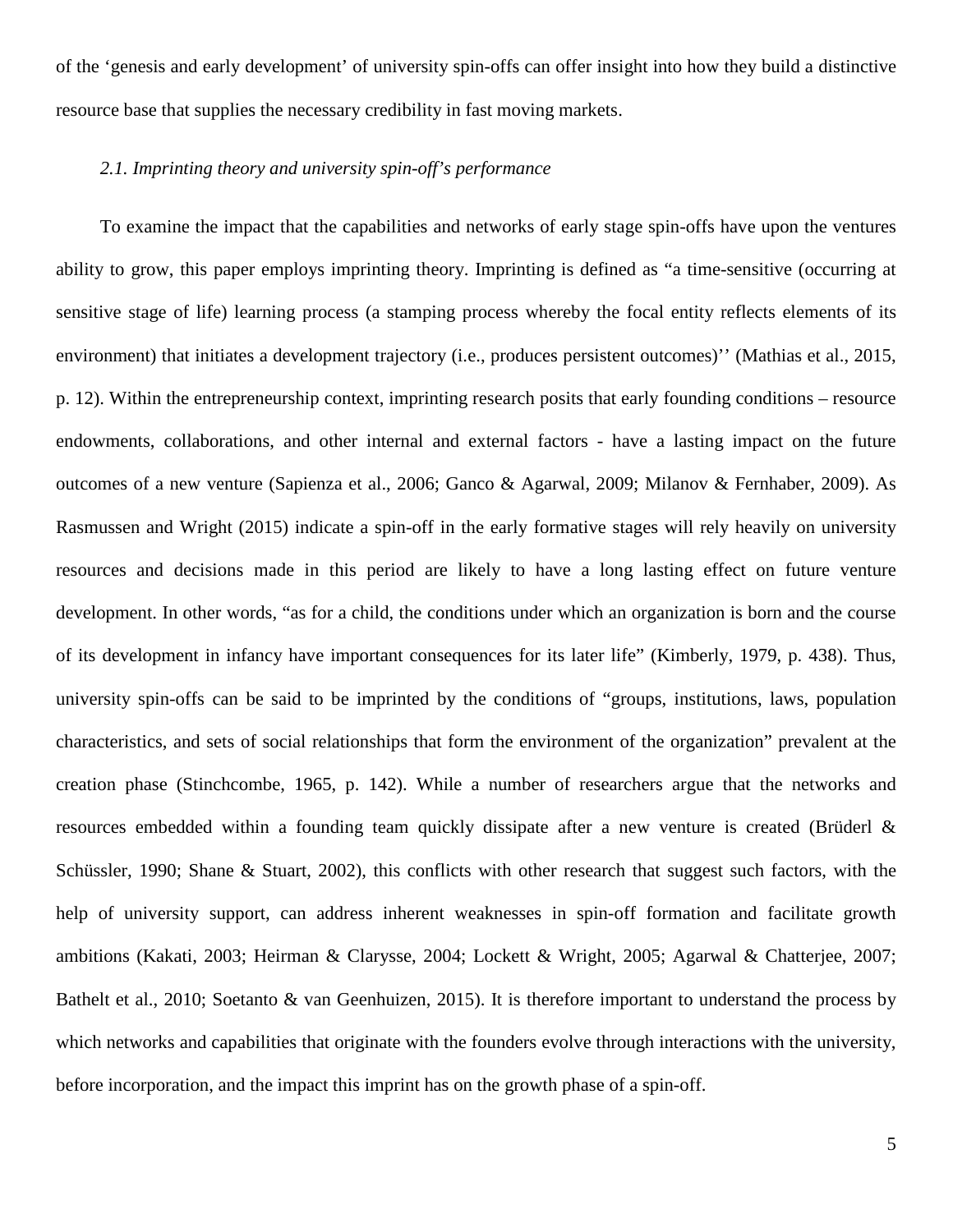#### *2.2. Hypotheses Development*

#### *2.2.1. Capability development*

Research suggests that founding teams need to exploit resources embedded within their networks to support the growth and development of spin-offs [\(Shane, 2004a;](#page-26-2) [Vohora et al., 2004a;](#page-27-0) [Walter et al., 2006\)](#page-27-1). However, academic founders originate from non-commercial environments and are constrained by relatively insular networks that provide limited access to individuals from industry integral to spin-off development [\(Mosey & Wright, 2007\)](#page-25-10). Broadening the scope of networks is problematic as academic founders lack legitimacy with potential industry partners [\(Stinchcombe, 1965;](#page-26-6) [Zahra et al., 2007\)](#page-27-3) and relationships created, under such conditions, are characterised by resource dependency and asymmetric power that limit a spin-off's ability to broker advantage. This is of concern as, where good industry links exist, a variety of resources (ideas, market information, problem solving, social support, and financial resources) are available [\(Shane & Cable,](#page-26-12)  [2002;](#page-26-12) [Hoang & Antoncic, 2003;](#page-24-5) [Mosey & Wright, 2007\)](#page-25-10) which increase a spin-off's ability to exploit new opportunities, enter new markets, or sell new products or services in existing markets [\(O'Gorman et al., 2008;](#page-25-11) [Tolstoy & Agndal, 2010;](#page-26-13) [Hayter, 2013\)](#page-24-0). It is therefore important that, prior to incorporation, university spinoffs combine with technology transfer officers to take advantage of endowments available from the host university to strengthen social capital, increase legitimacy and broaden potential networks [\(Shane & Stuart,](#page-26-10)  [2002;](#page-26-10) [Clarysse et al., 2007;](#page-23-10) [Geuna & Muscio, 2009\)](#page-24-8). Accordingly, this study posits that within the university spin-off process, between the creation of a research idea and the incorporation of the business, the networks of a founding team undergo transformational change. This change is a consequence of TTO/incubator support that addresses weaknesses in commercialisation and legitimacy through the introduction of new team members with relevant skill sets and legitimacy that facilitates access to a wider range of network partners. This, more diverse, founding team becomes imprinted within the spin-off improving access to capabilities through the new team members and the networks they can access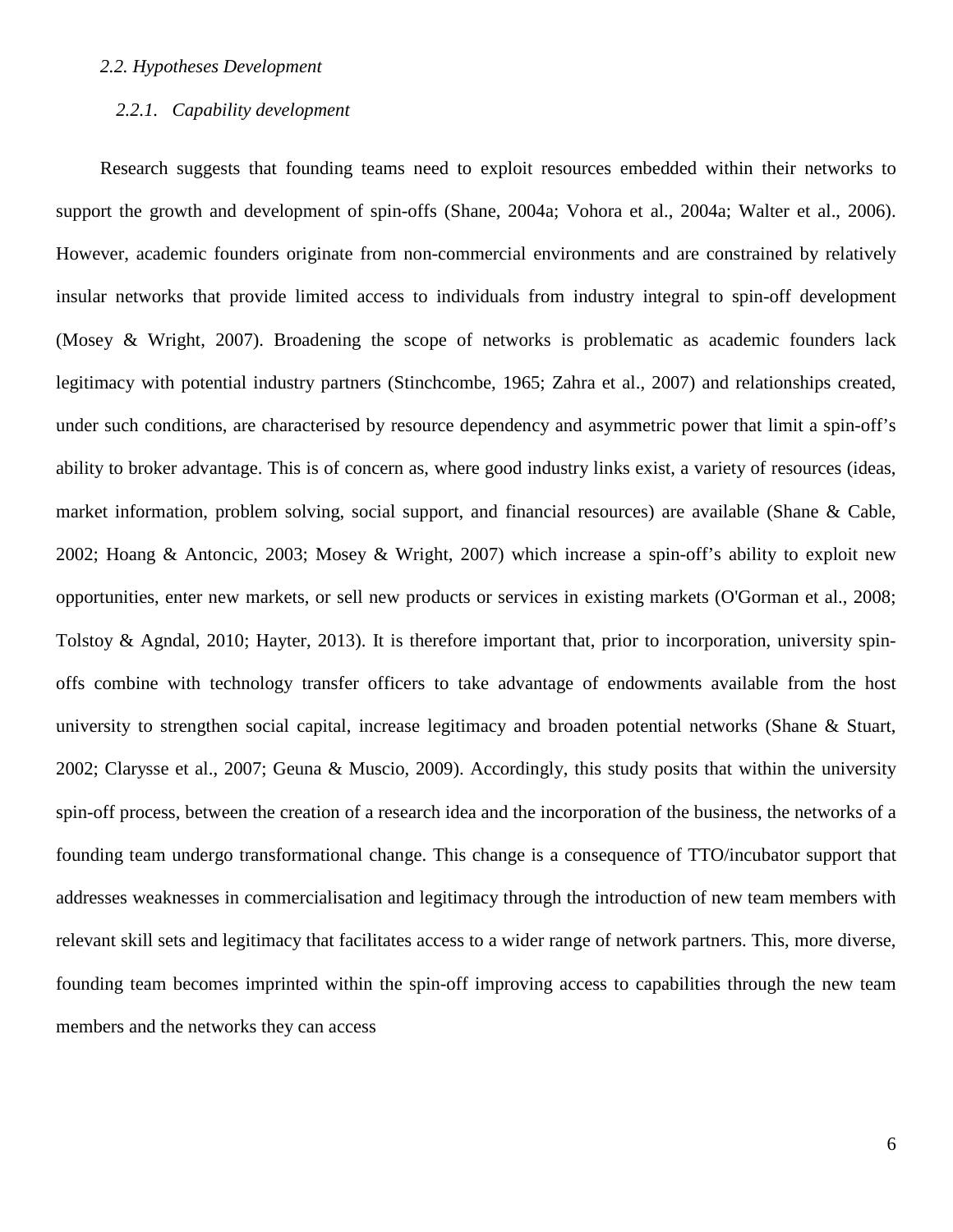# *H1. The founding teams of university spin-offs improve entrepreneurial capabilities by the exploitation of their networks.*

#### *2.2.2. Capabilities*

The process of mobilizing resources from external sources is an important task in the entrepreneurial process [\(Aldrich & Martinez, 2001\)](#page-23-11), and it has been suggested that founding teams may access critical resources at below-market cost thanks to their relationships with resource gatekeepers [\(Hite, 2005;](#page-24-9) [Newbert &](#page-25-3)  [Tornikoski, 2013\)](#page-25-3). The type and quality of such resources characterise the content of networks [\(Amit & Zott,](#page-23-3)  [2001\)](#page-23-3). Resource types can be tangible or intangible in nature and include ideas, strategic advice [\(Deakins, 1996;](#page-23-12) [Yli-Renko et al., 2001\)](#page-27-4), access to financial providers [\(Rothschild & Darr, 2005;](#page-26-14) [Kitagawa & Robertson, 2012\)](#page-25-12), technology [\(Lockett & Wright, 2005\)](#page-25-0), appropriate staff [\(Tolstoy & Agndal, 2010\)](#page-26-13) and emotional support [\(Gimeno et al., 1997;](#page-24-10) [Rasmussen & Wright, 2015;](#page-26-9) [Soetanto & van Geenhuizen, 2015\)](#page-26-11). However, the transition from a research idea within a university context to a commercial opportunity creates distinct challenges for university spin-offs [\(Vohora et al., 2004b;](#page-27-2) [Zahra et al., 2007\)](#page-27-3). As a consequence, knowledge about new venture creation in other contexts maybe less applicable [\(Rasmussen & Wright, 2015\)](#page-26-9) and university spin-offs may need to build more bespoke entrepreneurial competencies that facilitate the commercialisation of research ideas [\(Rasmussen et al., 2011\)](#page-26-3). In the case of spin-offs, the social capital of a university can often confer security and scientific credibility that enables access to a range of resource gatekeepers [\(Newbert & Tornikoski, 2013\)](#page-25-3) and their commercial knowledge and capabilities [\(Zucker et al., 2002;](#page-27-5) [Patton & Marlow, 2011;](#page-26-15) [Kitagawa &](#page-25-12)  [Robertson, 2012\)](#page-25-12). Such university support, particularly in the earliest stages of spin-off development, can alleviate some of the problems associated with resource scarcity [\(Rasmussen &](#page-26-9) Wright, 2015). It is therefore important that, prior to incorporation, within the context of university spin-offs, that technology transfer officers combine the endowments from academics with the host university's resources and social capital to strengthen the capabilities of the new entity [\(Shane & Stuart, 2002;](#page-26-10) [Clarysse et al., 2007;](#page-23-10) [Geuna & Muscio, 2009;](#page-24-8) [Huynh,](#page-24-11)  [2016\)](#page-24-11). Combining resources and networks in this way has the potential to improve leadership, offer access to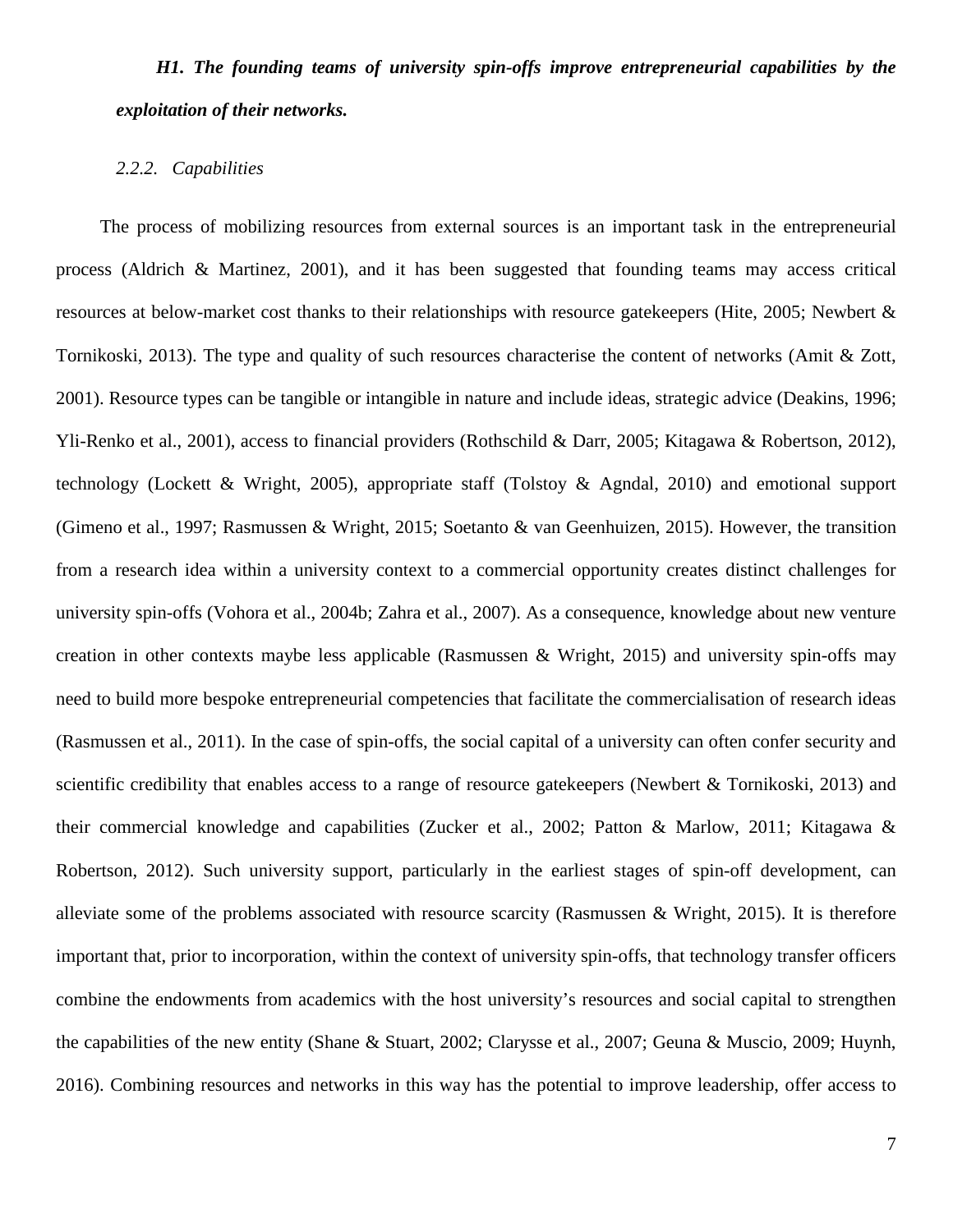funding streams and enhance managerial, technology and commercial skills [\(Helfat & Peteraf, 2003\)](#page-24-12); positioning a firm on a different growth trajectory [\(Shane & Stuart, 2002\)](#page-26-10). We, therefore, analyse the impact of capabilities available at incorporation on the development of the spin-off in the growth phase.

# *H2. The entrepreneurial capabilities of founding teams at the creation phase positively impact spin-off performance in the growth phase.*

#### *2.2.3. Network impact*

While it is known that the networks of new ventures evolve to broaden the range of partners, potentially increasing the access to resources and skills that support development [\(Witt, 2004\)](#page-27-6), there is limited evidence that evaluates the influence that a founding team's networks, at incorporation, exerts upon future spin-off performance. It is argued that the networks of founding members are imprinted within the networks of post spin-off firms [\(Butler & Hansen, 1991;](#page-23-13) [Kakati, 2003;](#page-25-9) [Agarwal & Chatterjee, 2007\)](#page-23-8). In particular, the entrepreneurial network evolution models (see [Butler & Hansen, 1991;](#page-23-13) [Hite & Hesterly, 2001\)](#page-24-13) show that the networks of founding teams, develop from social (identity) networks in the 'creation' stage of the firm to, more strategic, business focused (calculative) networks in the 'growth' phase. However it is not suggested that, as new networks develop, previous linkages are severed; consequently previous connections can play an important role in how the network evolves. [Eisenhardt and Schoonhoven \(1996\)](#page-24-14) indicate that awareness plays a central role in the establishment of relationships and these relationships can be leveraged to increase awareness of the spin-off and its capability; the networks of founding teams therefore raise a spin-off's opportunities to form new connections and create a path dependent network environment that shapes its network trajectory [\(Milanov &](#page-25-7)  [Fernhaber, 2009\)](#page-25-7). With the support of the TTOs the majority of university spin-offs are developed by teams, created to address weaknesses in the industry and entrepreneurial experience of the academic entrepreneurs [\(Clarysse & Moray, 2004;](#page-23-0) [Mosey & Wright, 2007\)](#page-25-10) and enhance performance [\(Visintin & Pittino, 2014\)](#page-26-16).

The networks of a spin-off in the 'growth' phase, thus, are a hybrid that includes the pre-existing social links of a founding team and the new connections that emerge as it grows [\(Milanov & Fernhaber, 2009\)](#page-25-7). This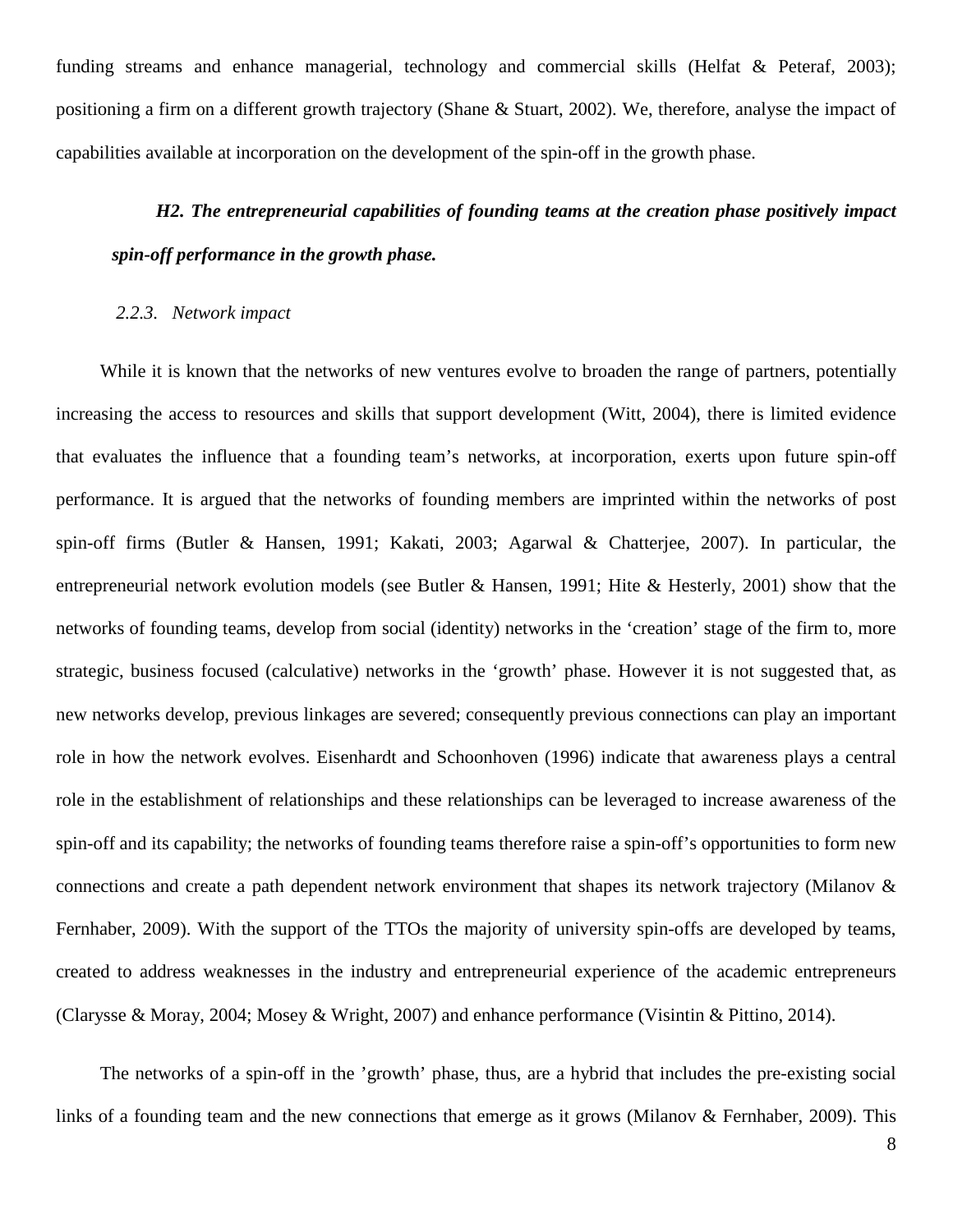paper suggests that the identity networks of the founding team support the development of later calculative networks as they provide an important source of access and legitimacy integral to network improvement and maturity. These synergistic effects have a positive impact upon the final performance of the spin-off, which leads us to specify hypothesis 3.

# *H3. The networks of founding teams at the creation phase positively impact spin-off performance in the growth phase*

#### *Insert Fig. 1 about here.*

#### *3. Empirical study*

From 1988 the Spanish government established policy to encourage the establishment of university offices for the transfer of research results (OTRI) with the purpose of commercialising technology that had evolved from research. While there are contextual differences with reference to the levels of governmental support, the principle aim and the processes undertaken by TTOs within universities are similar to those that exist in other European countries [\(Berbegal-Mirabent et al., 2013\)](#page-23-14). OTRI's engage in a wide range of research and development activities but only 35 are involved in the creation and development of spin-offs; embedded in the sector they are recognised as an important source of fine-grained information about university spin-offs in Spain. Through their offices we were able to build a dataset of 862 spin-offs, created by teams, which still retained at least one academic member from a university. These spin-offs were subsequently surveyed using a web-based instrument; this survey was undertaken in the summer of 2012 and resulted in 181 responses, 21 per cent of the research population. In each spin-off there was one respondent from the founding team that, at the time of the survey, held a position on the executive board and had been an active member of the senior management team from the outset. The majority of spin-offs, 98 percent, were created after 2003 inside a university incubator and operated in a variety of sectors (see table 1). Within the survey, to ensure the content validity of measurements, a seven-point Likert scale was employed using constructs from existing entrepreneurship and management studies [\(Tsai & Ghoshal, 1998;](#page-26-5) [Antoncic & Hisrich, 2001\)](#page-23-15). The survey is in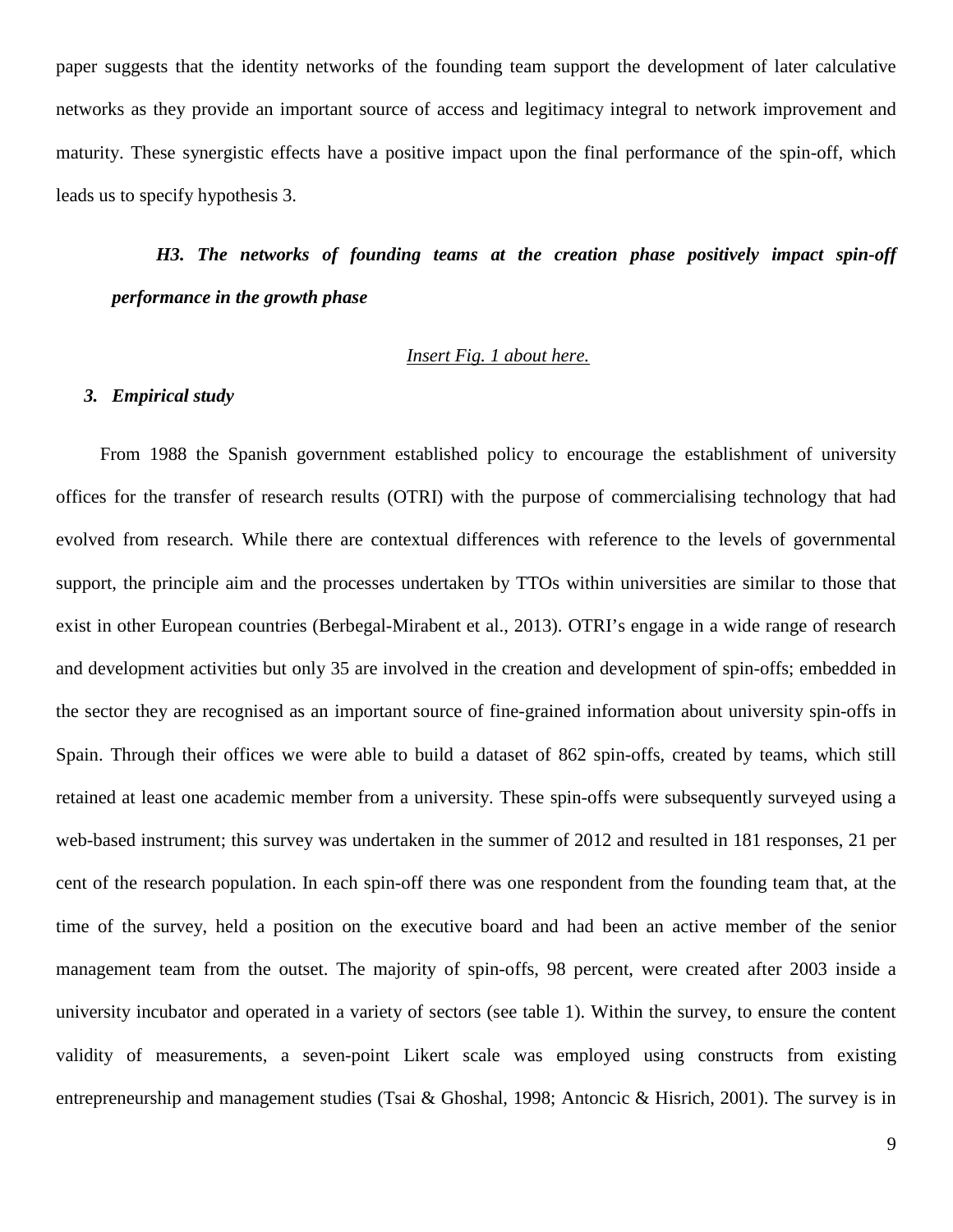two parts, the first part required a respondent to self-report on a founding team's capabilities and networks before incorporation; the second part provided self-reported information on the current performance of the spinoff based on financial and non-financial criteria (see appendix A and B).

#### *Insert Table 1 about here.*

#### *3.1. Measures for the independent variables of networks and capabilities*

To test these hypotheses a range of measures have been developed from the extant literature to examine the independent variables of networks and capabilities. To assess the perceived quality of a founding team's network prior to incubation, eight measurements across three dimensions: structure (ties, density and centrality), governance (reputation, reciprocity and trust), and content (quality and diversity of information) [\(Amit & Zott,](#page-23-3)  [2001;](#page-23-3) [Hoang & Antoncic, 2003\)](#page-24-5) are employed. For structure, ties were measured by constructs that investigate the willingness to engage in social, political, and family discussions [\(Marsden & Campbell, 1984;](#page-25-13) [Parks &](#page-26-17)  [Floyd, 1996\)](#page-26-17); density by a three-item scale that evaluated interactions within networks [\(Marsden, 1993\)](#page-25-14) and centrality was based on the location of actors within information flows using four questions that assessed how respondents communicated with others within networks [\(Rowley, 1997\)](#page-26-18). In terms of governance, reputation was identified from responses to criteria established by [Uzzi \(1996\)](#page-26-19) and [Shane and Stuart \(2002\);](#page-26-10) reciprocity by four questions that established the level of support received, the accumulation of favours, and perceived fairness in relationships among members [\(Miller & Kean, 1997\)](#page-25-15) and trust by four questions in which respondents rank the trustworthiness of other members within the network [\(Tsai & Ghoshal, 1998\)](#page-26-5). To measure content, the quality of information was judged by the accuracy, relevance, reliability, specificity, and timeliness of information (O'Reilly [III, 1982\)](#page-26-20) and diversity by the availability of business relevant data; broken down into market data, product and process design data, marketing know-how, and packaging design or technology data [\(Gupta &](#page-24-15)  [Govindarajan, 2000\)](#page-24-15) (see appendix B).

The capability construct is derived from previous research [\(McGrath, 1997;](#page-25-16) [Antoncic & Hisrich, 2001;](#page-23-15) [Lumpkin & Dess, 2001\)](#page-25-17) and employs measures for technology, organizational viability, human capital, strategy,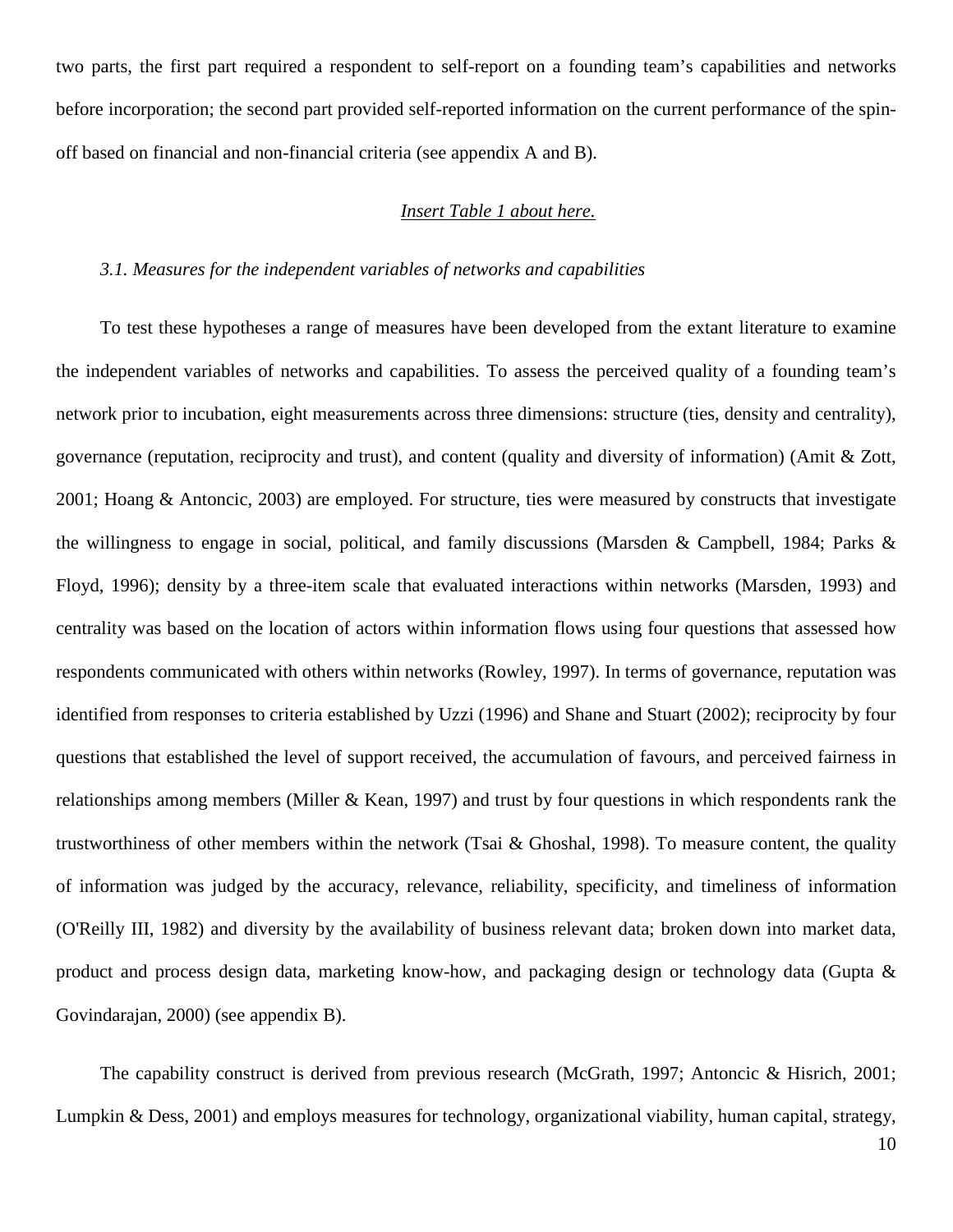and the commercial resource of founding teams. For technology, respondents answered six questions about the ease of imitation, scope, continuity, and the market signals for their technology [\(McGrath, 1997\)](#page-25-16). Organizational viability, measurements were adapted from studies of [Leonard-Barton \(1992\),](#page-25-18) [Zahra \(1993\)](#page-27-7) and [Antoncic and Hisrich \(2001\)](#page-23-15) to construct five questions appertaining to internal communication mechanisms, formal control mechanisms and organizational support within founding teams during the creation period. A four-item measurement tool, adopted from the studies of [McKelvie and Davidsson \(2009\)](#page-25-19) and [\(Ganotakis,](#page-24-16)  [2012\)](#page-24-16), was used to measure human capital through evidence of industrial, managerial knowledge and work and entrepreneurial experience of the founders. The strategy measurement employed questions that investigated levels of innovation, proactiveness, risk-taking, and competitive aggressiveness among the founding team [\(Covin & Slevin, 1989;](#page-23-16) [Lumpkin & Dess, 2001\)](#page-25-17). Finally, four questions based on the customer relationship, commercial and marketing process design, and staff's training, were used to measure the commercial resource available within the founding team [\(Powell & DentMicallef, 1997;](#page-26-21) [Nadherny, 1998\)](#page-25-20) (see appendix B).

#### *3.2. Measures for the dependent variable performance*

Traditionally, measurement of the dependent variable, performance, has emphasised financial growth indices [\(Chandler & Jansen, 1992;](#page-23-17) [Murphy et al., 1996;](#page-25-21) [Kathuria, 2000\)](#page-25-22), represented by an increase in sales or return on net assets [\(Chandler & Hanks, 1993;](#page-23-18) [Garg et al., 2003\)](#page-24-17). Increasingly, however, it has been advocated that multi-dimensional performance measures are required, particularly in the context of early stage new ventures, where access to financial information is highly problematic [\(Wiklund, 1999;](#page-27-8) [Ittner & Larcker, 2003;](#page-24-18) [Wiklund & Shepherd, 2005;](#page-27-9) [Campbell, 2008\)](#page-23-19). This has led to the inclusion of non-financial measures as a complementary factor, for example activities concerning the operations and marketing of the firm [\(Higashide &](#page-24-19)  [Birley, 2002\)](#page-24-19). Thus, to understand the performance of a university spin-off after incorporation, this study employed financial, operational [\(Westerberg & Wincent, 2008\)](#page-27-10), and market performance measures [\(Murphy et](#page-25-21)  [al., 1996;](#page-25-21) [Ittner & Larcker, 2003\)](#page-24-18). Financial performance was measured using a firm's growth in terms of sales revenue, and net profit margin; operational performance using product/service innovation, process of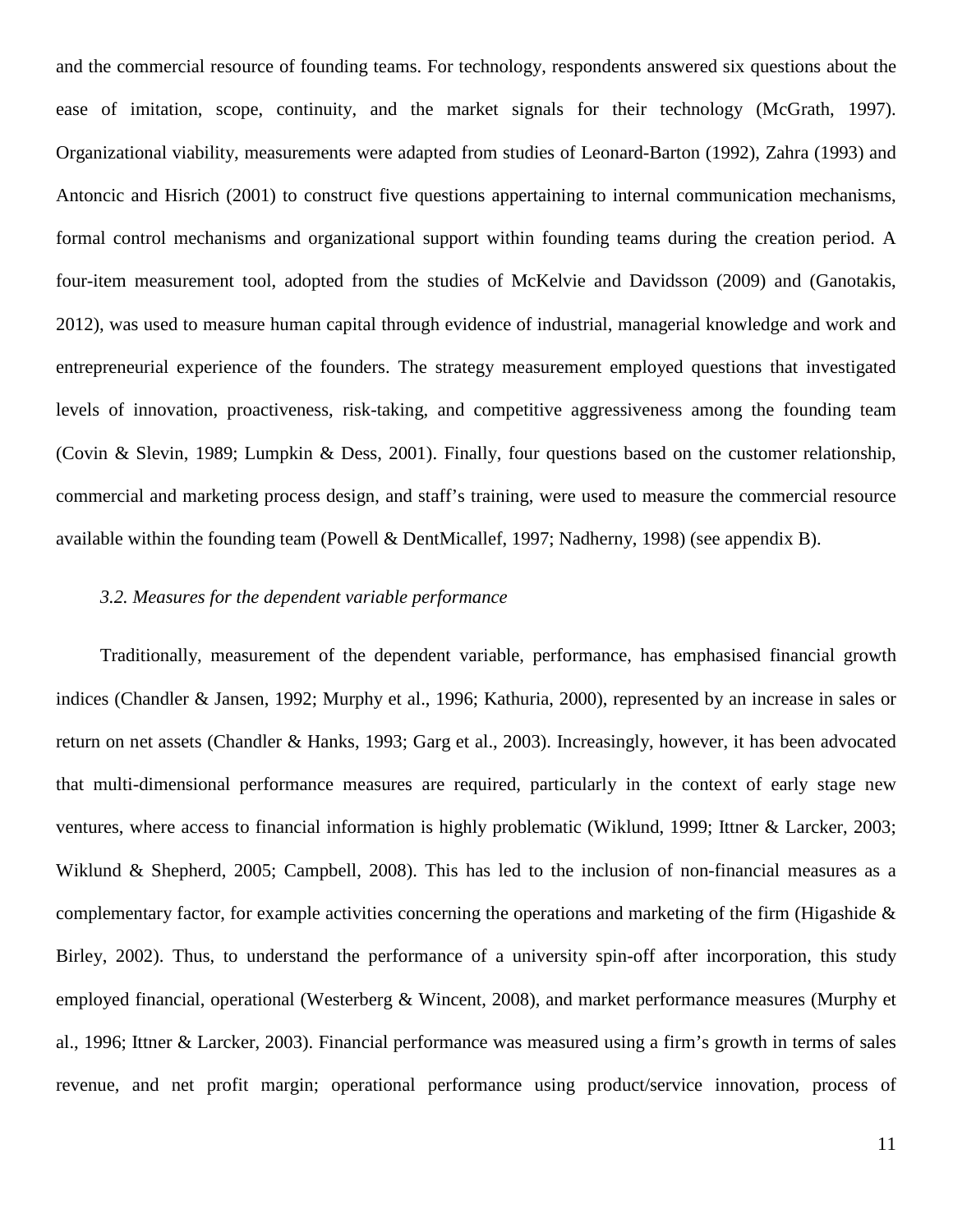innovation, and adaptation to new technology, and market performance using product/service quality, product/service variety, and customer factors (see appendix B).

#### *3.3. Control variables*

A number of control variables were employed and the survey requests each respondent to identify that they are a member of a spin-off's founding team, to identify their roles within the spin-off and to confirm that at least one person from the founding team worked at the university at the time the spin-off was established. To manipulate for the potential negative effect on the performance of a spin-off created outside a universities' incubator, this study will include a dummy variable coded one if the spin-off was created inside the parent incubator and zero otherwise. Moreover, we consider the age and regions of a spin-off as a control variable that can influence its performance.

#### **4. Analyses and results**

Structural equation modelling (SEM) is used to test the research hypotheses. This entails a twostage approach; a measurement model using confirmatory factor analysis (CFA) to examine the validity and reliability of measurements, and a structural model to test the relationships among latent variables [\(Anderson & Gerbing, 1988;](#page-23-20) [Shook et al., 2004;](#page-26-22) [Byrne, 2010\)](#page-23-21). This two-stage process begins with a finegrained exploration using linear regression analysis to understand the contributions that the networks and capabilities of founding teams have on each aspect of university spin-off performance, and ends with a mediation model construct.

The research employs CFA based on the maximum likelihood method as the normality test revealed that all of the observed variables have significant kurtosis and skewness p-values, and the relative multivariate kurtosis is within an acceptable range (1.036). While the sample size of 181 is above the minimum requirement of 150 observations recommended by [Muthen and Muthen \(2002\)](#page-25-23) for the deployment of CFA, it is recognised that a goodness-of-fit (GFI) test [\(Barrett, 2007\)](#page-23-22) must be used where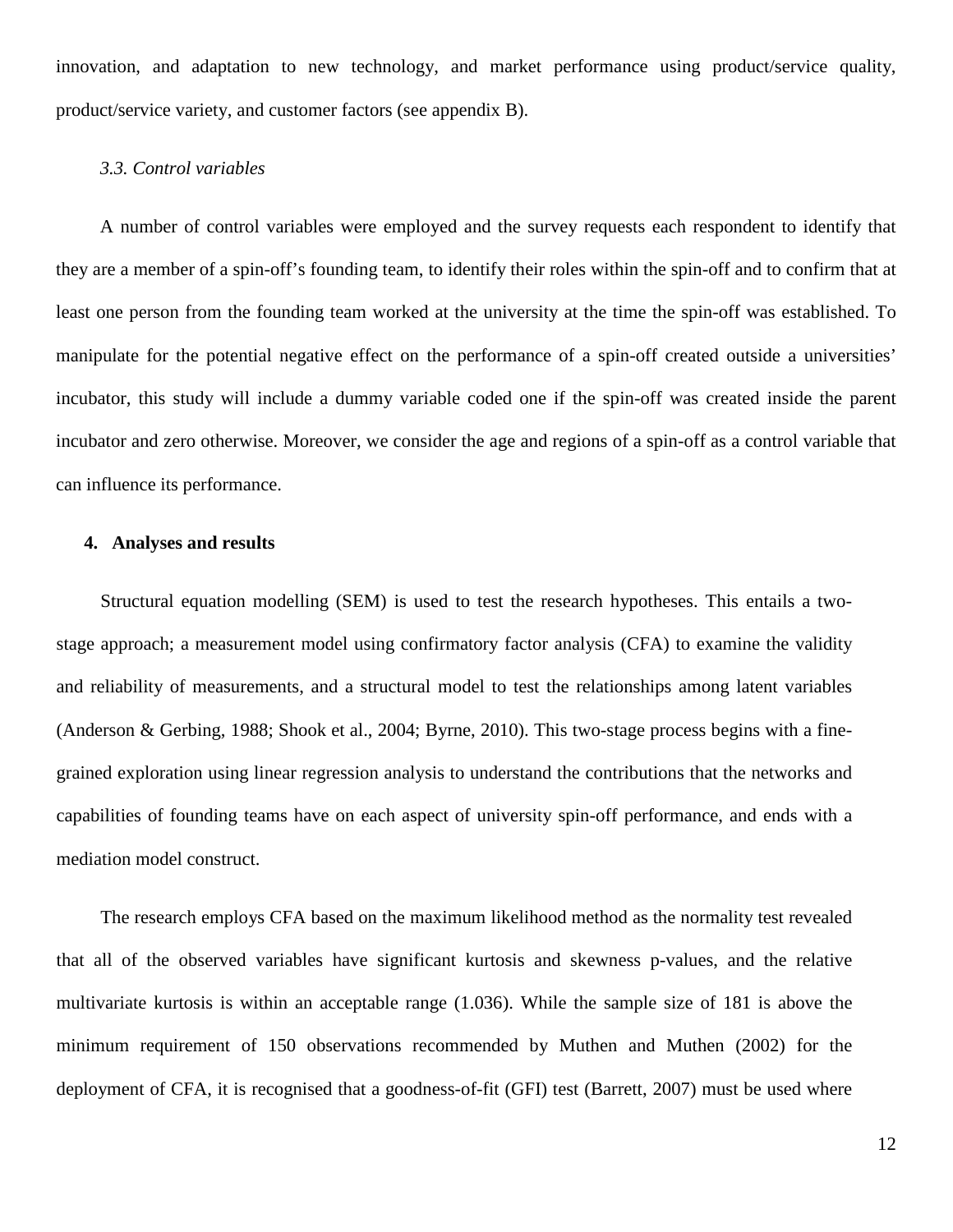fewer than 200 observations are in evidence. To address this issue a combination of the ratio chi-square/degrees of freedom *(CMIN/DF<3), RMSEA (<0.08), GFI (>0.9), NFI (0.9)*, and *CFI (0.9)* was employed to test the model [\(Ping Jr, 2004\)](#page-26-23).

To reduce common method bias, previously validated measurements were employed [\(Spector, 1987\)](#page-26-24) and a pilot test on five spin-offs from the university of Granada was undertaken to help fine-tune the survey instrument. There is a potential error generated by the use of self-reporting from respondents especially as many of the measures are complex in nature and require post-hoc assessment. To reduce this issue, Harman's onefactor test was employed on all variables and the results (33.79) suggest that the relationships among entrepreneurial capabilities, networks and spin-off performance, in this study are unlikely to be caused by common method bias. To avoid measurement errors, the study conducted proper survey measures and used a construct validation test (the empirical indicators actually measure the construct) for validity (convergent and discriminant) and reliability. The results prove that the research measurements used were both valid and reliable (see appendix B).

#### *Stage 1: Measurement model*

The results from a fine-grained analysis (Table 2) suggest that the relationship between networks and performance is somewhat complex. The results show that a founding team's network structure, at incorporation, has a negative influence on both financial (-0.428, *p*=0.068) and operational performance (-0.111, *p*=0.043), that network governance has no influence on any aspect of performance and that structure, governance or content have no impact on market performance. In contrast, the results for network content show a positive imprint on the financial performance exhibited by a university spin-off  $(0.5789, p=0.016)$ . The results appertaining to the capability construct of a spin-off are more categorical. The commercial resources available to a founding team at the creation phase are likely to generate positive influences on all aspects of spin-off performance: financial (0.180, *p*<0.001), operational (0.153, *p*<0.001), and market (0.260, *p*<0.001) and the technology and organizational viability of a founding team also indicate a positive influence on operational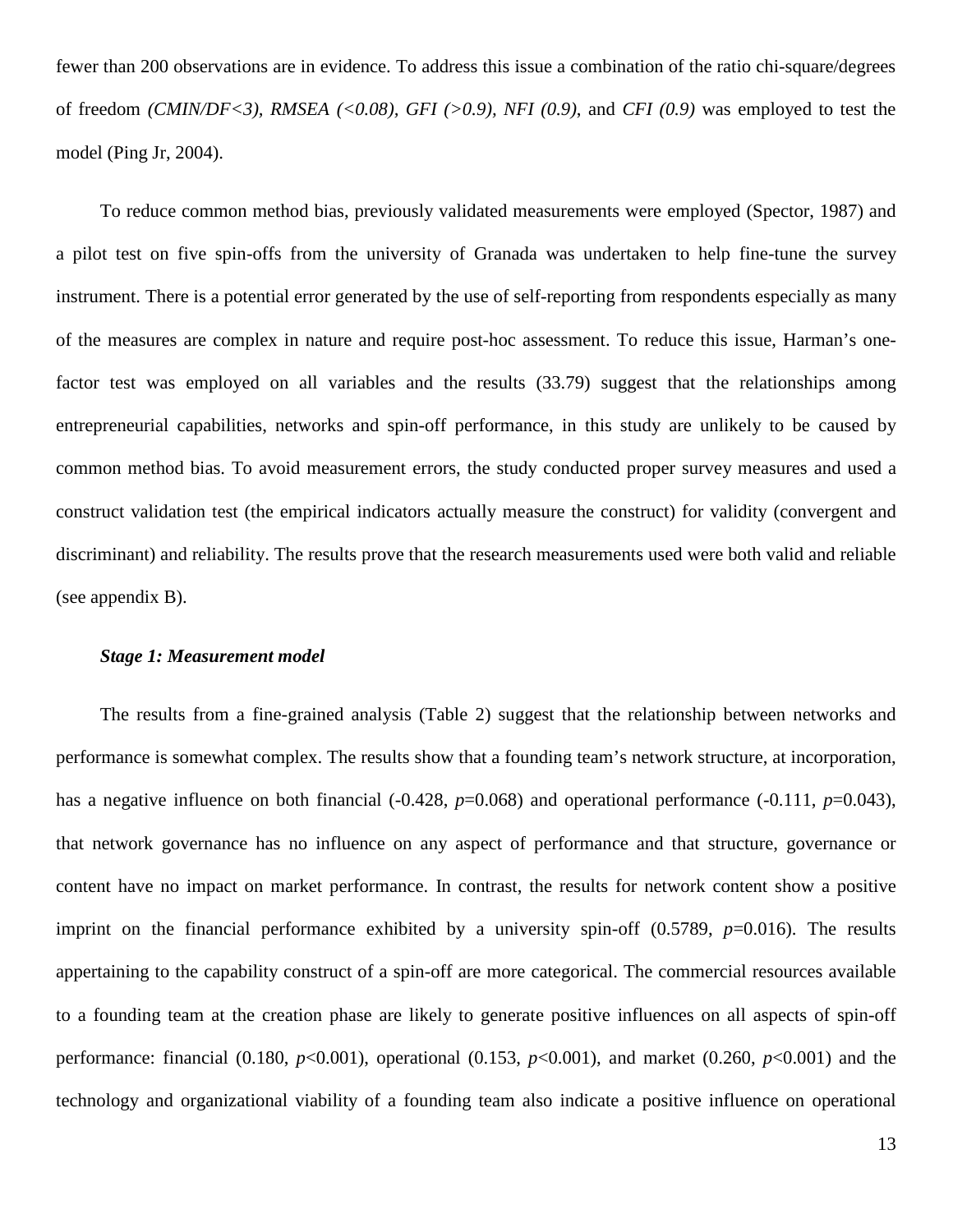performance (0.141, *p*=0.002) and market performance (0.247, *p*=0.006) respectively. However, unexpectedly, the variables of human capital and strategy had no impact on the financial and operational performance and a negative influence on the market performance of university spin-offs (-0.097, p=0.01; -0.274, p=0.032).

#### *Insert Table 2 about here.*

We construct a measurement model by estimating the second-order factors (networks and entrepreneurial capability) and the covariance among those new variables and a spin-off's performance. The result suggests that the measurement model is good fit (CMIN/DF=1.537, RMSEA=0.055, NFI=0.962, CFI=0.986, GFI=0.951) and all first-order variables significantly ( $p < 0.001$ ) load on second-order factors. Thus, the measurement model is valid to construct a structural model for hypothesis tests.

#### *Stage 2: Structural model*

Fig. 2 shows that the direct path between networks and entrepreneurial capabilities is positive and significant  $(0.340, p<0.01)$  indicating that the founding teams of university spin-offs build up their entrepreneurial capabilities during the creation phase by the enhancement of founding teams via the introduction of personnel with wider industrial experience and more commercial networks; offering support for hypothesis 1. The findings also provide support for hypothesis 2 and evidence that the entrepreneurial capabilities of a founding team prior to incorporation positively influence future spin-off performance *(0.466, p*<0.01). However, the relationship between the networks of a founding team and its spin-off's performance is not significant  $(-0.081, p>0.01)$  which leads to a rejection of hypothesis 3 (Fig. 2).

#### *Insert Fig. 2 about here.*

To understand how founding teams can exploit networks to improve entrepreneurial capabilities and enhance spin-off performance, the indirect paths of the research model have also been analysed. Consistent with hypothesis 1, networks appear to influence positively and significantly entrepreneurial capabilities *(0.340,*   $p<0.01$ ). The findings show that networks are likely to exert a strong influence on organizational viability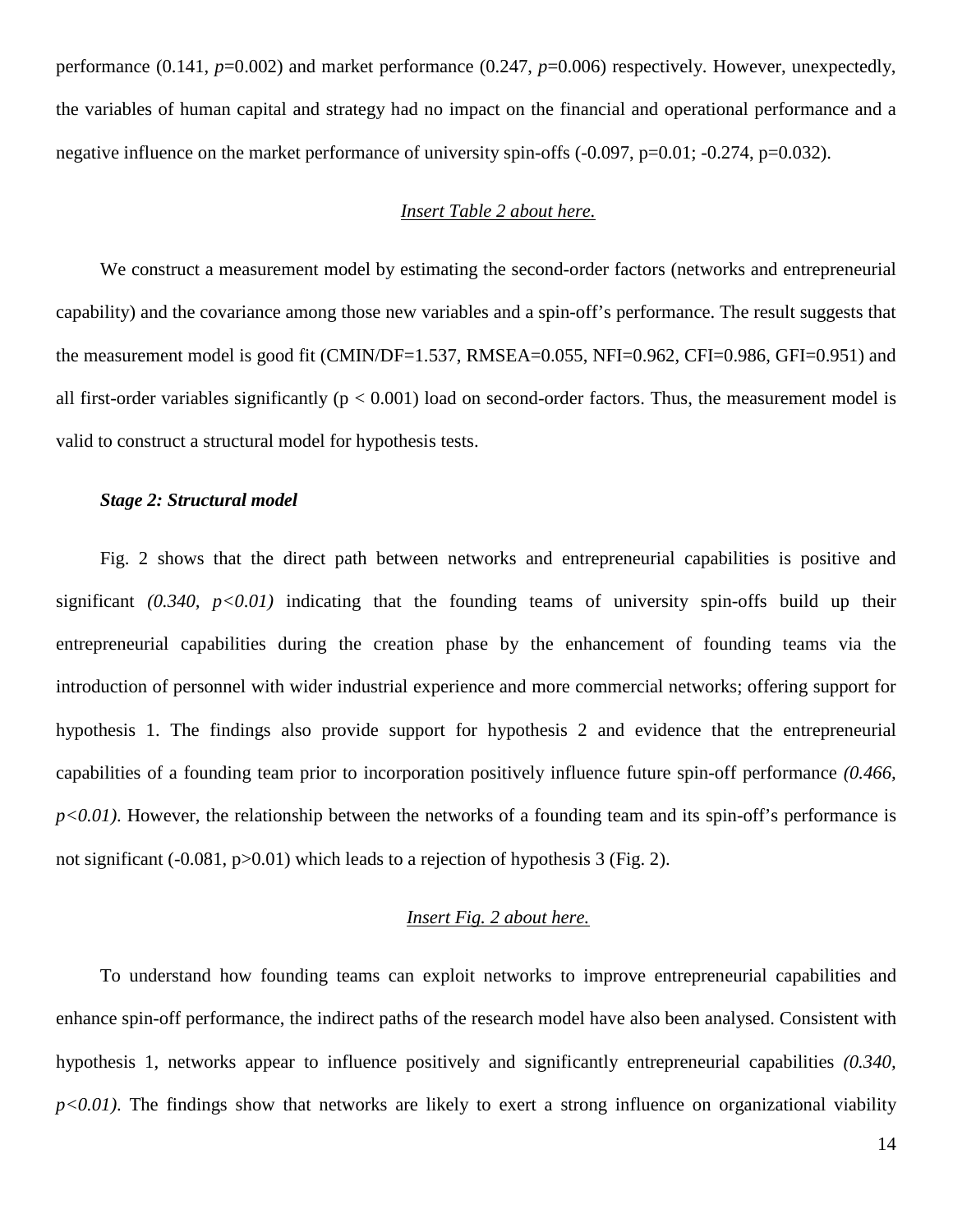*(0.322, p < 0.01),* strategy *(0.297, p < 0.01),* and commercial resource *(0.285, p < 0.01)* but have a more limited effect on the technology  $(0.232, p < 0.01)$  and human capital  $(0.099, p < 0.01)$  of founding teams. Furthermore, networks have a significant and positive indirect effect on a spin-off's performance *(0.158, p < 0.01)* (Table 3). In other words, networks positively influence a spin-off's performance through a mediate factor (entrepreneurial capability). In a different context, studying the social capital and capabilities of ventures, [Nahapiet and Ghoshal](#page-25-24)  (1998) and [Yli-Renko et al. \(2001\)](#page-27-4) posited that capabilities of a venture mediate the relationship between social capital and the core competencies of a firm. This study thus constructs a mediation model that considers the mediate role of a founding team's entrepreneurial capabilities between its networks during creation phase and future spin-off performance; this model is then tested using a bootstrapping technique in the AMOS program. These tests reveal that a standardized direct effect with mediation is insignificant (-0.047,  $p > 0.01$ ) but that a standardized indirect effect with mediation is significant  $(0.122, p < 0.01)$  leading to a conclusion that this new model is a full mediation type (Fig. 3). Therefore, a team's networks during the creation' phase influence its entrepreneurial capabilities which, in turn, enhance spin-off's performance. The results also show that entrepreneurial capability appears to have a significant positive indirect effect on the financial *(0.303, p < 0.01),* operational  $(0.435, p < 0.01)$ , and market performance of spin-offs  $(0.355, p < 0.01)$  (see table 3).

#### *Insert Table 3 about here.*

All spin-offs in this study were created by academic teams and received support from their universities. Moreover, a spin-off's age, regions and location (within a university incubator) were not found to significantly influence its performance (Table 3). Thus, these control variables do not influence any relationships between dependent and independent variables.

#### *Insert Fig. 3 about here.*

#### **5. Discussion**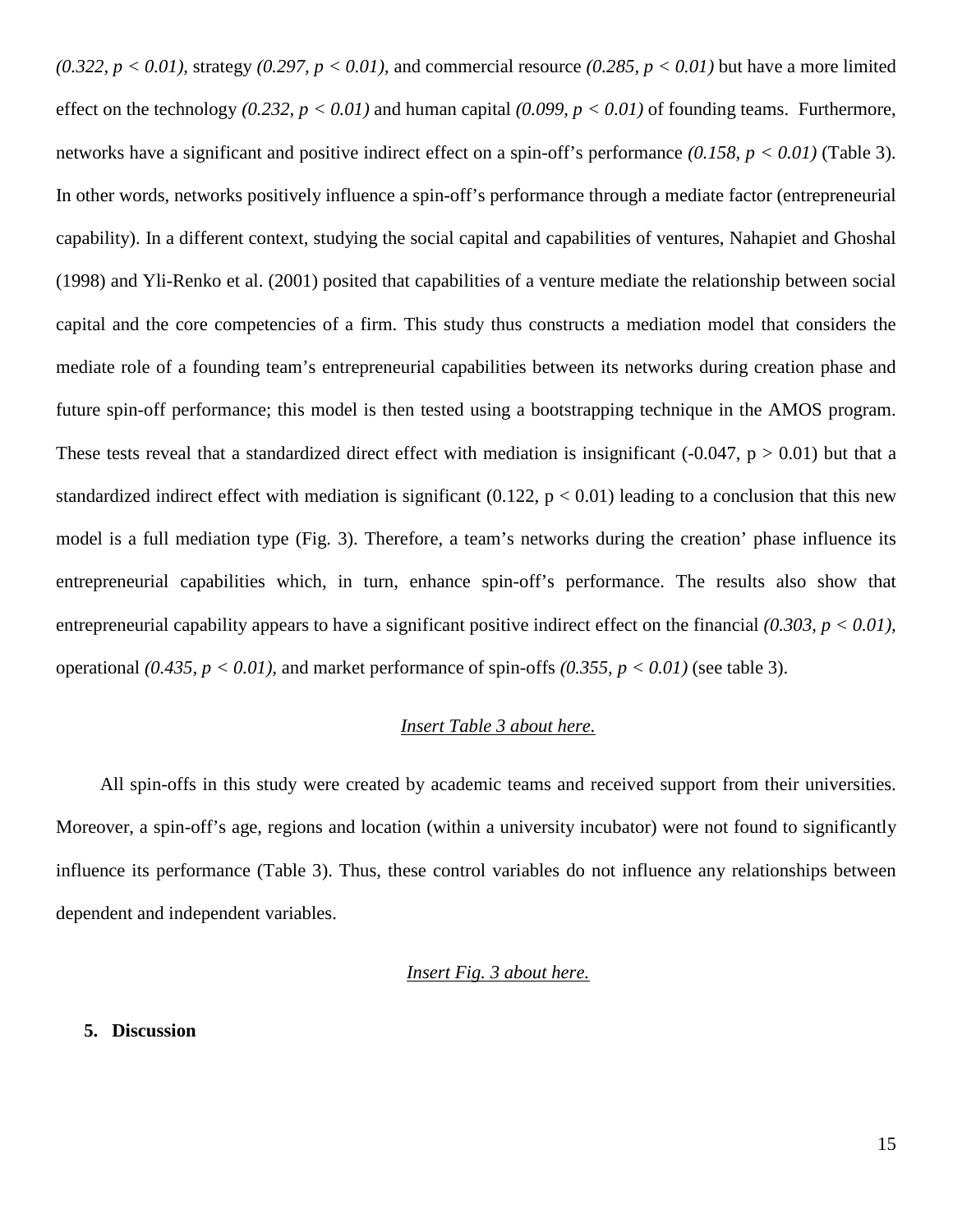This paper is distinctive in its focus upon university spin-offs and the use of founding teams as the unit of analysis. We posit that spin-offs, through the support of universities, enhance their entrepreneurial capabilities, prior to incorporation, by addressing commercial weaknesses in the academic founding team. This is achieved through the introduction of new team members with more industrial experience and access to a more diverse range of networks. It is suggested that founding teams forged in this way possess capabilities and networks, at incorporation, that imprint themselves upon a spin-off and influence the financial, operational and market performance of spin-offs post incorporation. These hypotheses were tested on survey data from 181 spin-offs in 35 universities in Spain.

Previous literature has identified that university spin-offs originate from non-commercial environments and, as a consequence, exhibit insufficient experience and expertise of business which is integral to their underlying ability to grow [\(Lockett & Wright, 2005\)](#page-25-0). In addition, the network quality of academic founders often lacks the breadth and depth of applied industrial or entrepreneurial experience to deliver the requisite capabilities [\(Jack et al., 2008\)](#page-25-25). TTOs have an important business development role to play, to raise academic founders' awareness of the capabilities required to foster spin-off development and by facilitating access to networks where such capabilities can be obtained. Our evidence suggests that the academic founders of university spin-offs enhance capabilities during the creation phase, with the support of the TTO, by the introduction of personnel with wider industrial experience and more diverse commercial networks. The enhancement and exploitation of networks to access, develop, and integrate new and existing skills assists spinoffs to reconfigure the nature of their capabilities moving on from theoretical technical knowledge to a position where such knowledge can be commercialised.

To enhance commercialisation institutions charged with supporting spin-off activity need to introduce new members into the founding team during the creation phase to enhance commercial skills, build strategic capability and improve the performance of spin-offs [\(Clarysse & Moray, 2004;](#page-23-0) [Vohora et al., 2004b;](#page-27-2) [Vanaelst](#page-26-4)  [et al., 2006;](#page-26-4) [Bjørnåli & Aspelund, 2012\)](#page-23-23). While it is recognised that some studies have found that the initial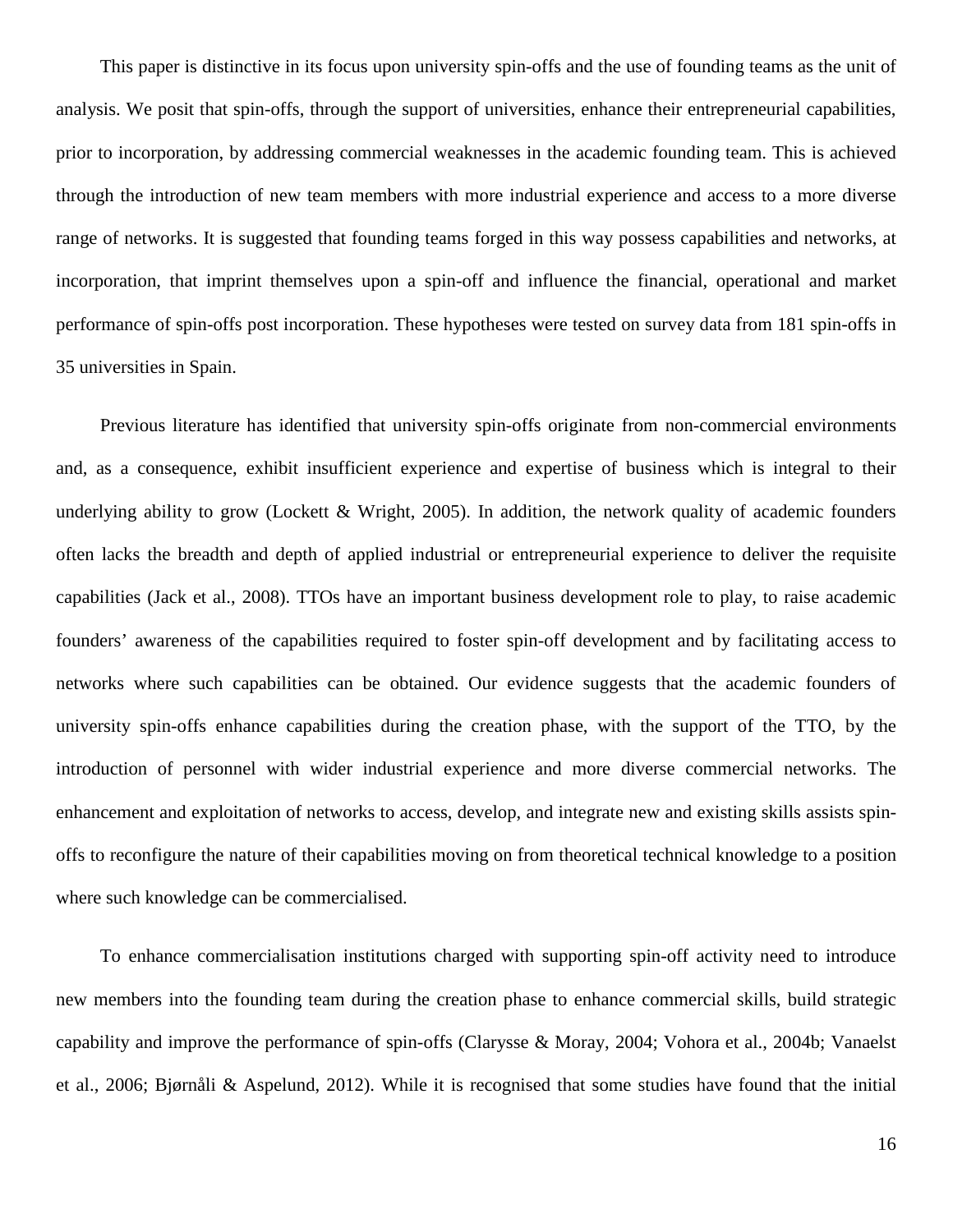resources of a university spin-off quickly dissipate making them less relevant to long-term performance [\(Shane](#page-26-10)  [& Stuart, 2002\)](#page-26-10), other evidence offered by [Kakati \(2003\)](#page-25-9) and [Aspelund et al. \(2005\)](#page-23-24) identifies a more influential and long-term role for the capabilities of founding teams on the performance of spin-offs. This variance is reflected in our own findings. There is good evidence to indicate that the exploitation of capabilities that refer to organisational viability, commercial resource, and technology impact positively upon a university spin-off's performance. However, for other capabilities, the results are more mixed; both human capital and strategy show a negative impact when measured against market performance. This is an unusual finding as it contradicts much of the extant literature and raises some concerns regarding the introduction of experienced entrepreneurs into new ventures. As other writers have suggested, experience, often aligned with age, can increase levels of hubris in entrepreneurs that constrains their motivation to search for new solutions, react to changing markets, and, ultimately, have a negative impact upon the future strategy of the business [\(Harada,](#page-24-20)  [2003;](#page-24-20) [Ganotakis, 2012\)](#page-24-16). Furthermore, where new members have been introduced with experience of sectors tangential to that of the spin-off, it is possible that any influence on future performance is diluted [\(Ganotakis,](#page-24-16)  [2012\)](#page-24-16).

We therefore propose that it is in the interest of those involved in university spin-offs to enhance the capabilities of the founding team prior to incorporation and that such activity should be an identified purpose of a university TTO or incubation facility. While the extant literature has focused upon the introduction of individuals with experience of industry, management and entrepreneurship, this research suggests that a more holistic approach is required. Industrial and entrepreneurial capabilities may be limited within the portfolio of academic entrepreneurs, but interventions that simply 'parachute' new members in to address these limitations could exacerbate the issue. The role of the TTO, therefore, is nuanced and they need to find new members that have the requisite sector experience, that remain open to ideas and have an empathy with the academic team that they are joining. Moreover, the TTO must encourage academic entrepreneurs to recognise their limitations and endorse such interventions to facilitate the smooth introduction of new members and get the most out of the combined management team. Outside of this direct intervention, there are clear opportunities to introduce joint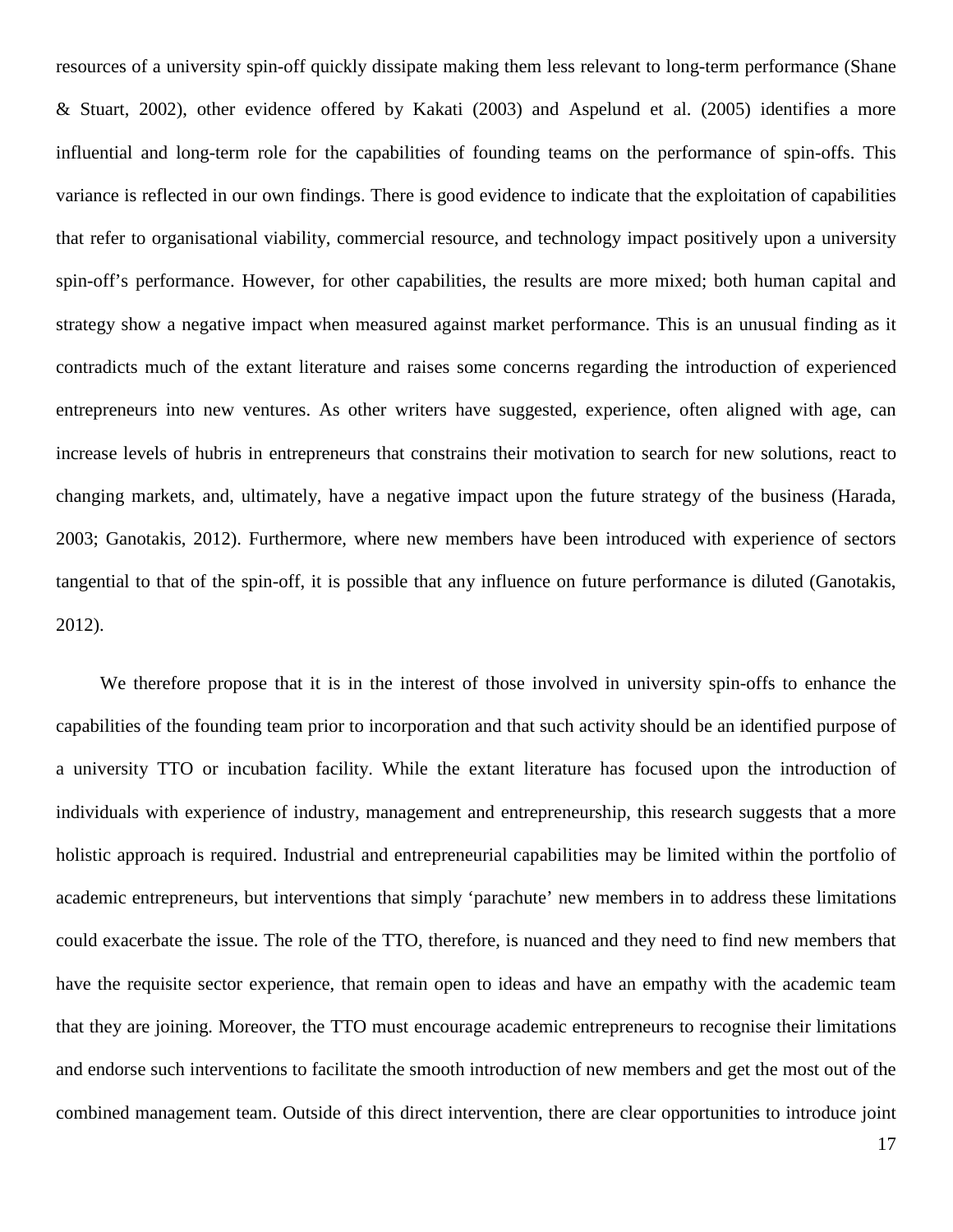CPD programmes, internships and secondments throughout the process that supports the application and commercialisation of knowledge. Therefore, this study contributes to our theoretical understanding on why the rate of failure among university spin-offs is still high despite the fact that university TTOs and incubators have attempted to support the creation and development of such ventures.

The hypothesis that the networks of founding teams directly improve performance was not proven with the results providing no clarity as to the direction of the impact across the three variables of structure, governance and content against the three performance measures, finance, operations and market. While there was no evidence of a significant direct relationship between the networks of a founding team and future spin-off performance; an alternative model was constructed in which the entrepreneurial capabilities of a founding team were shown to play a mediate role between networks and a spin-off's performance. In this model founding teams used networks to enhance entrepreneurial capabilities which indirectly led to performance improvements; a point supported by the findings of [Jenssen and Koenig \(2002\),](#page-25-26) and [Vivarelli \(2004\).](#page-26-25) It is therefore suggested that the role that networks play in the development of a spin-off is more complex. Prior to incorporation, spinoffs, with the support of TTOs are able to introduce new members to the management team, broaden networks and increase commercial capabilities; all of which have an indirect positive impact upon performance. We argue that these gains are derived from exploitative learning, derived from the experiential knowledge embedded within new team members and easily employed to the benefit of the spin-off. To acquire further benefit requires experimentation, a process of trial and error, which allows for the introduction and removal of connections and a progression of the network. This is outside the scope of this paper but we would suggest it is this process, over time, which creates the more strategic (calculative) networks that shapes spin-off. Thus, we provide support for the perspective that networks, prior to incorporation, offer a positive contribution as they are a source of this experimentation [\(Grandi & Grimaldi, 2003;](#page-24-21) [Shane, 2004b;](#page-26-26) [Totterman & Sten, 2005\)](#page-26-27), but that contribution beyond this is more uncertain and is contingent upon the willingness and ability of founding teams to experiment and explore network boundaries.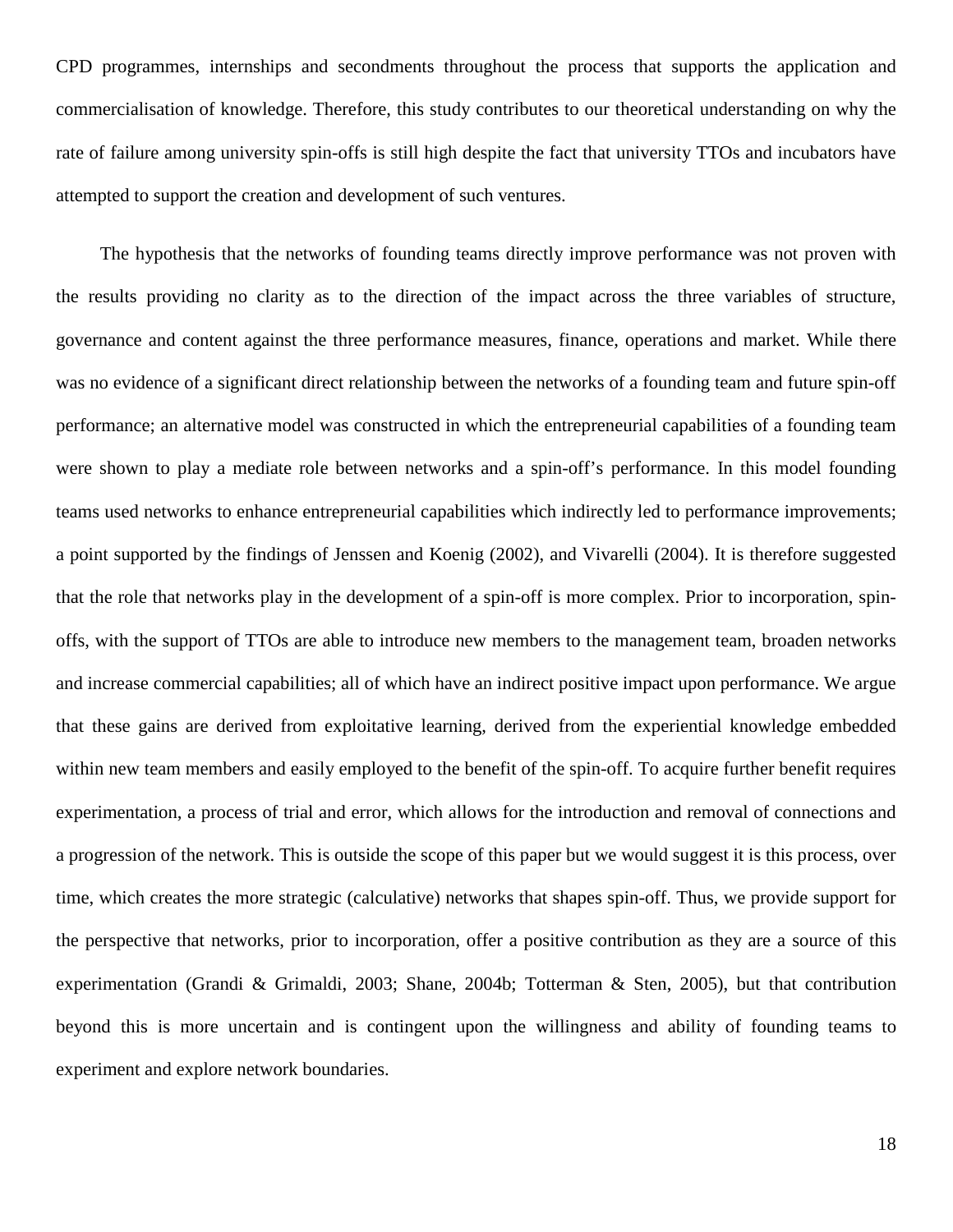Overall, this paper has demonstrated that the qualities exhibited by the founding teams of university spinoffs at incorporation significantly influence the future development of such ventures and we conclude that the entrepreneurial capabilities and networks of founding teams have direct and indirect influence that contribute to improved spin-off performance. The paper therefore identifies a need to pay more attention to the founding team and the process by which they build capabilities and networks in the 'creation' phase. Acknowledging this evidence, it is recommended that universities and policymakers foster networks that integrate academia, entrepreneurs, industry experts, the public sector, and investors. Thus, creating forums to share knowledge and experience, and discuss, identify and exploit solutions for the challenges faced by spin-offs with limited experience or market legitimacy. These points suggest that greater attention should be paid to the way that teams are composed and how they are developed in order to enhance the founders' willingness to interact and communicate among themselves and with external agents.

#### **6. Conclusion**

There are a number of studies that have sought to understand the contribution of capabilities and networks on start-up performance but the approach this paper takes is distinctive in a number of ways. This research focuses upon university spin-offs, recognised for contexts and attributes that are substantially different from those that exist either in the general start-up population or new technology ventures [\(Hayter, 2011;](#page-24-6) [Rasmussen](#page-26-3)  [et al., 2011;](#page-26-3) [Colombo & Piva, 2012\)](#page-23-6). In addition, this paper concentrates upon the founding team and evaluates the influence that networks and capabilities, held by the team at incorporation, have upon the future performance of the spin-off. Our arguments therefore assess the degree to which future performance is imprinted, or predicated, upon the capabilities and networks that are gathered round the spin-off, with help from the university TTO, during the creation phase. The use of imprinting theory in this way augments our understanding of the spin-off process and guides future research towards the need to understand the founding team formation, process, and its contributions to the future performance of spin-offs.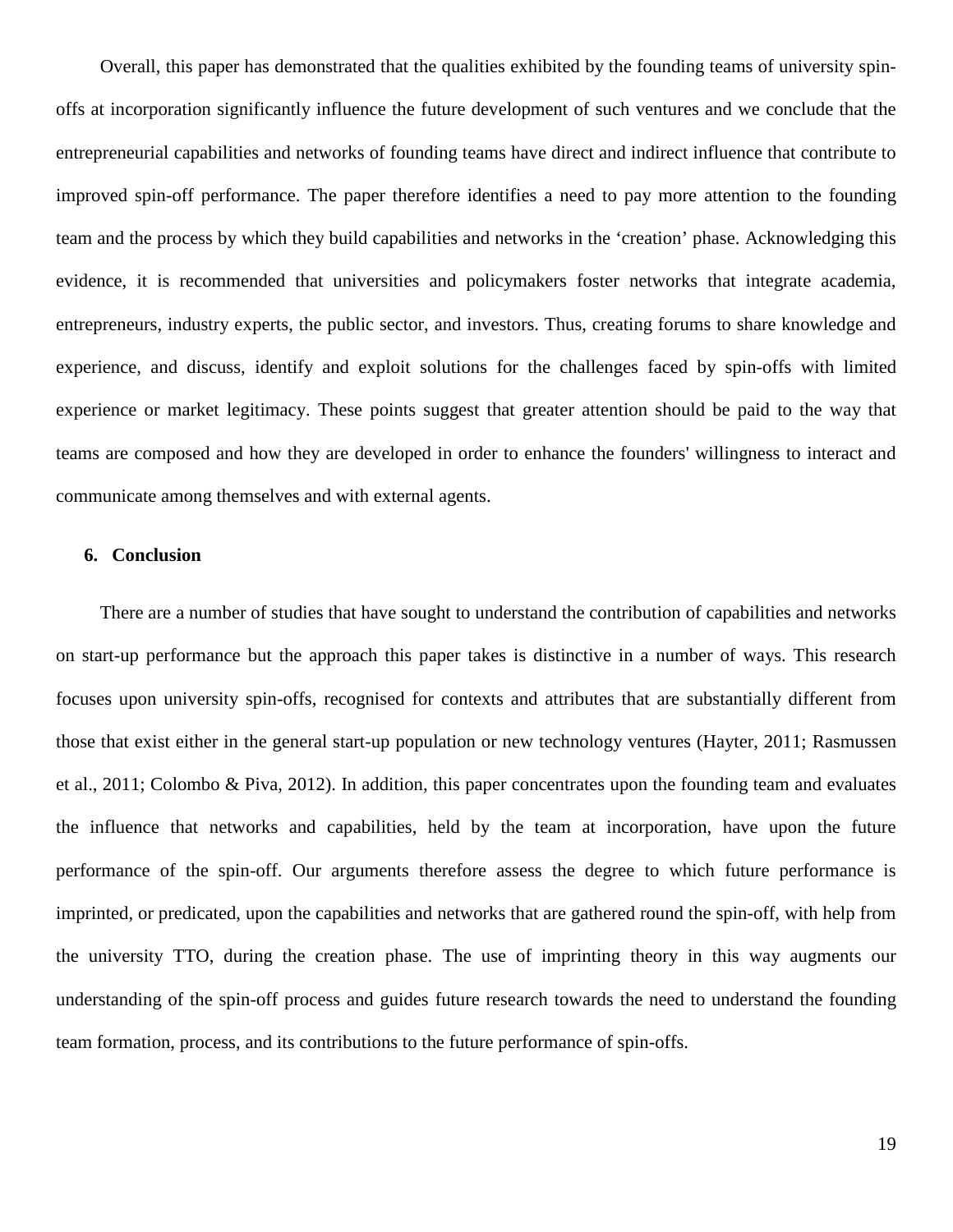Furthermore, by embedding resource-based view and social network theory into university entrepreneurship studies this paper broadens the contexts in which this relevant theory can be applied. Previous work has highlighted that early stage firm founders are often reluctant to admit the need to expand their capabilities and/or are uncertain about how best to acquire such capabilities [\(Baker & Nelson, 2005\)](#page-23-25); often leading to entrepreneurial capacity being constrained [\(Hughes et al., 2007\)](#page-24-22). To address this issue existing resource-based entrepreneurship studies have focused upon the evolving capabilities of the spin-off [\(Walter et](#page-27-1)  [al., 2006\)](#page-27-1). The findings in this paper identify the important contribution made by a founding team's capabilities at incorporation; especially those that involve technology, organizational viability and commercial acumen. Acknowledging the role of the founding team at incorporation in the future performance of spin-offs highlights the importance of support during the creation phase, particularly by TTOs, to strengthen networks and enhance capabilities to mitigate against the bespoke liabilities of newness faced by spin-offs. Thus, this paper contributes to our theoretical understanding on the reasons behind the high rates of failure among university spin-offs and the factors and processes that improve the propensity for such ventures to grow.

Finally, we have employed a more detailed measure of spin-off performance to include a three-factor measurement based upon the financial, operational, and market performance of the spin-off. The results of CFA have demonstrated that these measures are statistically valid and reliable, enabling a more fine-grained understanding of what constitutes spin-off performance and reducing the problems researchers often face in obtaining relevant data when requesting financial disclosure.

While the findings from the study are robust, it is acknowledged that there are areas within the research process that could impinge upon the validity and reliability of the work. In comparing the requirement of Structural Equation Modelling, this study's sample size was restricted because of the limitation on the number of spin-offs from Spanish universities; nevertheless, this sample reflects 21 percent of all spin-offs in Spain between 2003 and 2010. The data was collected using an internet survey which has the potential to be misinterpreted but these issues were carefully explored during the pilot phase of the empirical work. It is also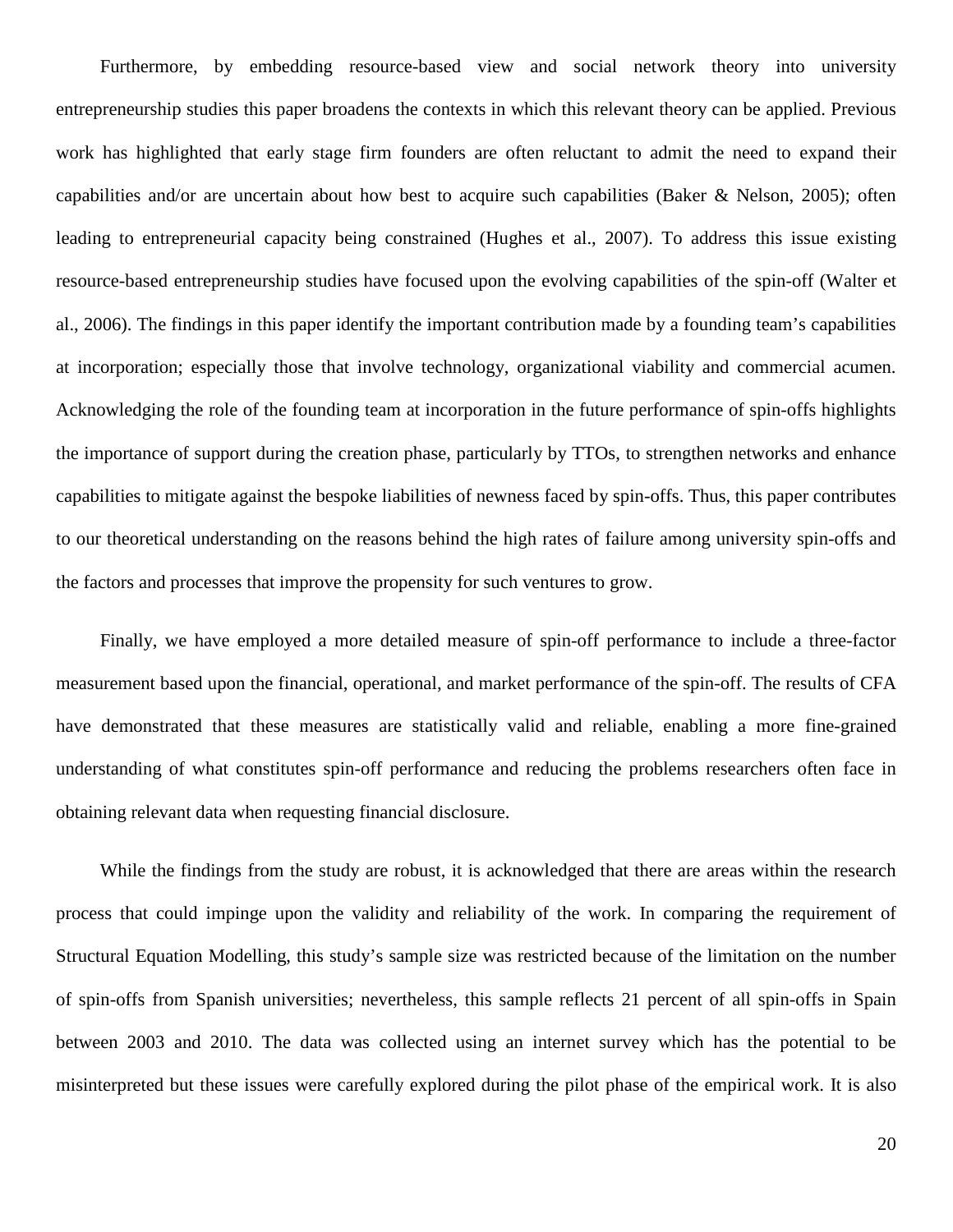possible that respondents to the survey may exhibit a certain cognitive bias based on post-hoc rationalisation. To address this, the research tested Harman's one-factor on all variables and the result showed that this issue does not affect the overall finding of the study. In addition, this paper employs cross-sectional data to construct a mediation model, it has been suggested that this approach could generate biased estimates because such models ignore the true longitudinal nature of mediation by not allowing statistical control for prior independent or prior dependent variables [\(Maxwell et al., 2011\)](#page-25-27). We acknowledge this possibility but indicate that such methods have been employed in other non-related works [\(Chang, 2015;](#page-23-26) [Gkorezis & Bellou, 2016\)](#page-24-23).

#### *Appendix A.*

#### *Insert Appendix A about here*

#### *Appendix B. Validity and reliability*

*1. Convergent validity*

We construct the CFA of sixteen first-order factors: density, centrality, tie, reputation, reciprocity, trust, information quality, information diversity, technology, organizational viability, human capital, strategy, commercial resource, and financial, operational and market performance. These factors indicate five secondorder variables: structure, governance and content of networks, entrepreneurial capability, and spin-off's performance. The results revealed that both first- and second-order CFA of measurement models are acceptable fit, and each item loads on a single factor and is significant at 0.01 levels (Table B.1).

To assess convergent validity, the extent to which the indicators of measurement converge to a high proportion of variances in common, we examine construct loadings and average variance extracted. The results from the first-order CFA of networks, entrepreneurial capability, and spin-off's performance models reveal that all standardized loadings estimates are higher than 0.5 (Table B.1). Moreover, all indexes of average variance extracted (AVE), the amount of construct variance relative to measurement error, are greater than 0.5 (Table B.2) suggesting adequate convergent validity.

*2. Discriminant validity*

Discriminant validity (i.e., unidimensionality) tests whether a construct is truly distinct from other constructs. The results revealed that all AVE estimates are larger than the corresponding squared interconstruct correlation estimates (SIC) (Table B.2) inferring discriminant validity of the hypothesized structure are supported by our data.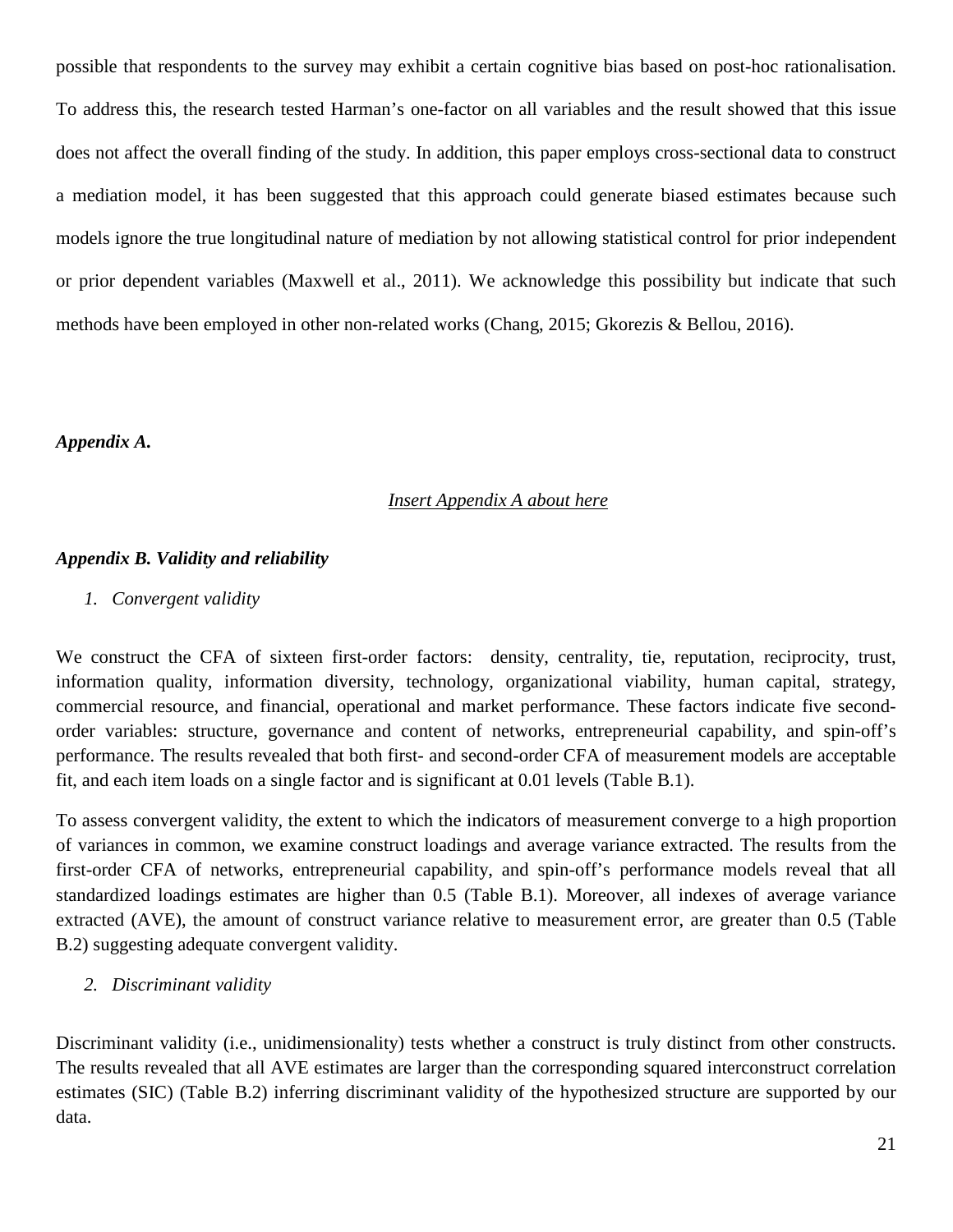# *3. Reliability*

We compute the composite reliability, analogous to Cronbach's alpha, of all first-order factors by the formula of [Fornell and Larcker \(1981\).](#page-24-24) Most factors revealed sufficient composite reliabilities (above 0.70) except the reputation factor (0.632) (Table B.2). However, according to [Hatcher \(1994\),](#page-24-25) the cut-off level of 0.6 is acceptable for a new conceptual variable. Thus, the measurements of this research are reliable.

### *Insert Table B.1 about here.*

*Insert Table B.2 about here.*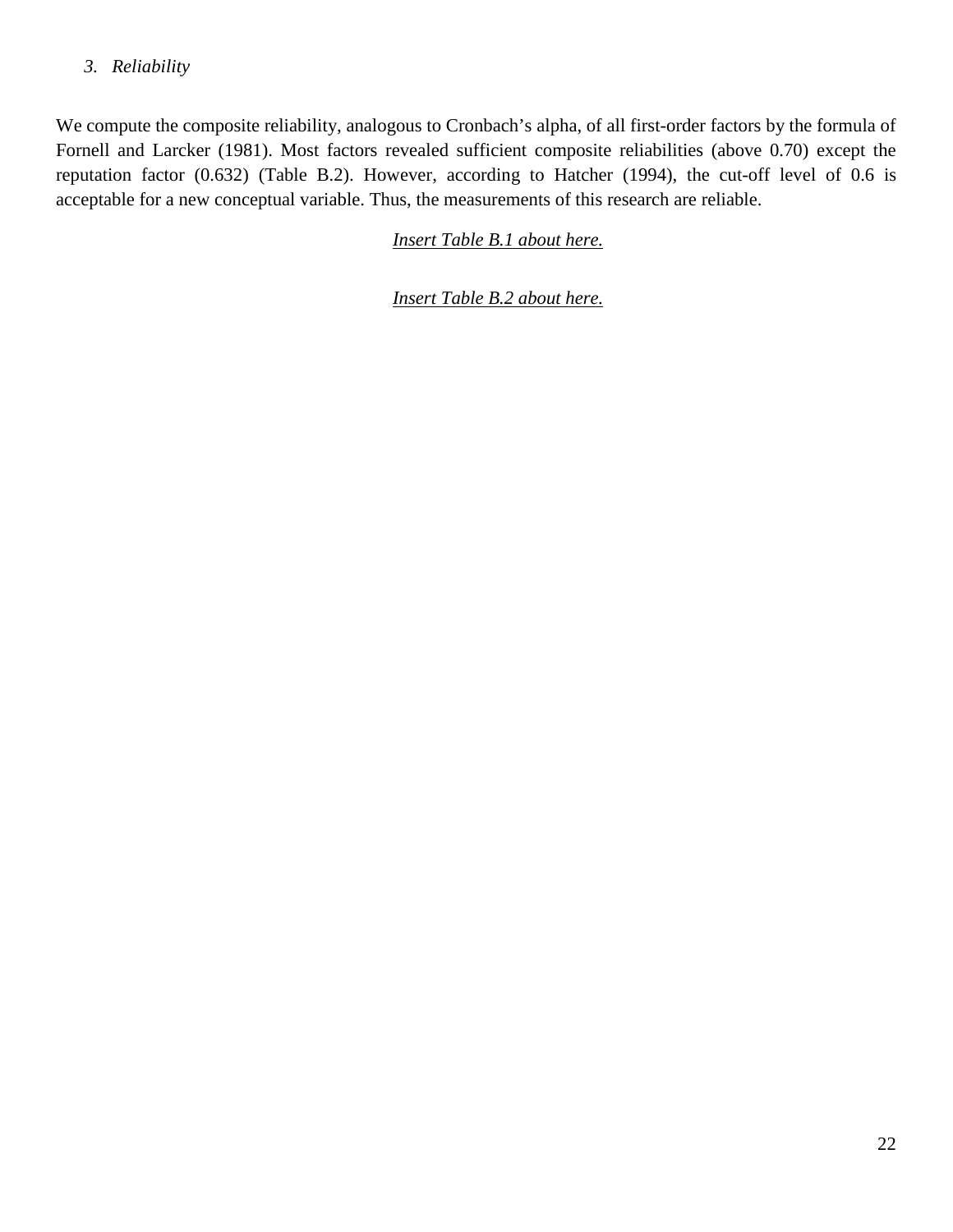#### **References**

- <span id="page-23-8"></span>Agarwal, Madhushree Nanda, & Chatterjee, Leena. (2007). Entrepreneurial human capital and new venture performance: In search of the elusive link. *Academy of Entrepreneurship Journal*, 13(1), 1-22.
- <span id="page-23-11"></span>Aldrich, Howard E., & Martinez, Martha Argelia. (2001). Many are called, but few are chosen: An evolutionary perspective for the study of entrepreneurship. *Entrepreneurship: Theory & Practice*, 25(4), 41.
- <span id="page-23-3"></span>Amit, R., & Zott, C. (2001). Value creation in e-business. *Strategic Management Journal*, 22(6-7), 493-520.
- <span id="page-23-20"></span>Anderson, J. C., & Gerbing, D. W. (1988). Structural equation modeling in practice - a review and recomended 2-step approach. *Psychol Bull*, 103(3), 411-423.
- <span id="page-23-15"></span>Antoncic, B., & Hisrich, R. D. (2001). Intrapreneurship: Construct refinement and cross-cultural validation. *Journal of Business Venturing*, 16(5), 495-527.
- <span id="page-23-4"></span>Ardichvili, A., Cardozo, R., & Ray, S. (2003). A theory of entrepreneurial opportunity identification and development. *J Bus Ventur*, 18(1), 105-123.
- <span id="page-23-24"></span>Aspelund, Arild, Berg-Utby, Terje, & Skjevdal, Rune. (2005). Initial resources' influence on new venture survival: A longitudinal study of new technology-based firms. *Technovation*, 25(11), 1337-1347.
- <span id="page-23-25"></span>Baker, Ted, & Nelson, Reed E. (2005). Creating something from nothing: Resource construction through entrepreneurial bricolage. *Administrative Science Quarterly*, 50(3), 329-366.
- <span id="page-23-2"></span>Barney, J. (1991). Firm resources and sustained competitive advantage. *Journal of Management*, 17(1), 99-120.
- <span id="page-23-22"></span>Barrett, P. (2007). Structural equation modelling: Adjudging model fit. *Personality and Individual Differences*, 42(5), 815-824.
- <span id="page-23-9"></span>Bathelt, Harald, Kogler, Dieter F., & Munro, Andrew K. (2010). A knowledge-based typology of university spin-offs in the context of regional economic development. *Technovation*, 30(9-10), 519-532.
- <span id="page-23-14"></span>Berbegal-Mirabent, Jasmina, Lafuente, Esteban, & Solé, Francesc. (2013). The pursuit of knowledge transfer activities: An efficiency analysis of spanish universities. *Journal of Business Research*, 66(10), 2051-2059.
- <span id="page-23-23"></span>Bjørnåli, Ekaterina, & Aspelund, Arild. (2012). The role of the entrepreneurial team and the board of directors in the internationalization of academic spin-offs. *Journal of International Entrepreneurship*, 10(4), 350-377.
- <span id="page-23-5"></span>Boardman, P. Craig, & Ponomariov, Branco L. (2009). University researchers working with private companies. *Technovation*, 29(2), 142-153.
- <span id="page-23-7"></span>Brüderl, Josef, & Schüssler, Rudolf. (1990). Organizational mortality: The liabilities of newness and adolescence. *Administrative Science Quarterly*, 35(3), 530-547.
- <span id="page-23-13"></span>Butler, John E., & Hansen, Gary S. (1991). Network evolution, entrepreneurial success, and regional development. *Entrepreneurship & Regional Development*, 3(1), 1-16.
- <span id="page-23-21"></span>Byrne, B. (2010). Structural equation modeling with amos: Basic concepts, applications, and programming. NewYork: Routledge.
- <span id="page-23-19"></span>Campbell, Dennis. (2008). Nonfinancial performance measures and promotion-based incentives. *Journal of Accounting Research*, 46(2), 297-332.
- <span id="page-23-18"></span>Chandler, G. N., & Hanks, S. H. (1993). Measuring the performance of emerging businesses - a validation-study. *Journal of Business Venturing*, 8(5), 391-408.
- <span id="page-23-17"></span>Chandler, G. N., & Jansen, E. (1992). The founders self-assessed competence and venture performance. *Journal of Business Venturing*, 7(3), 223-236.
- <span id="page-23-26"></span>Chang, C. H. (2015). Proactive and reactive corporate social responsibility: Antecedent and consequence. *Management Decision*, 53(2), 451-468.
- <span id="page-23-0"></span>Clarysse, B., & Moray, N. (2004). A process study of entrepreneurial team formation: The case of a research-based spinoff. *Journal of Business Venturing*, 19(1), 55-79.
- <span id="page-23-10"></span>Clarysse, B., Wright, M., Lockett, A., Mustar, P., & Knockaert, M. (2007). Academic spin-offs, formal technology transfer and capital raising. *Industrial and Corporate Change*, 16(4), 609-640.
- <span id="page-23-6"></span>Colombo, M. G., & Piva, E. (2012). Firms' genetic characteristics and competence-enlarging strategies: A comparison between academic and non-academic high-tech start-ups. *Research Policy*, 41(1), 79-92.
- <span id="page-23-1"></span>Cooper, A.C., & Daily, C.M. (1997). Entrepreneurial teams. In: Sexton, D.L., Smilor, R.W. editors. Entrepreneurship. Chicago, IL: Upstart Publishing, pp. 127-150.
- <span id="page-23-16"></span>Covin, J. G., & Slevin, D. P. (1989). Strategic management of small firms in hostile and benign environments. *Strategic Management Journal*, 10(1), 75-87.
- <span id="page-23-12"></span>Deakins, D. (1996). Entrepreneurship and small firms. London: McGrawHill.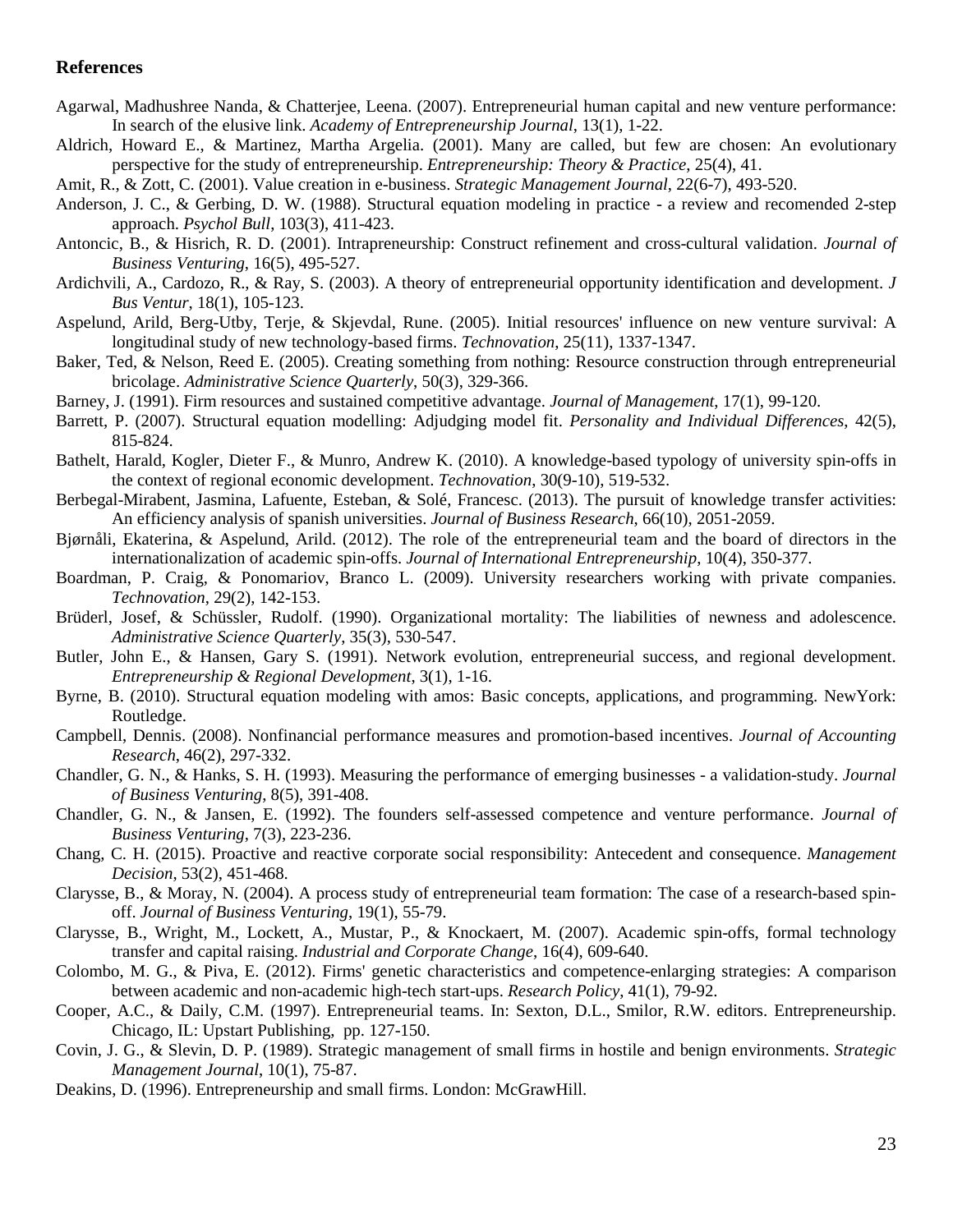- <span id="page-24-14"></span>Eisenhardt, K. M., & Schoonhoven, C. B. (1996). Resource-based view of strategic alliance formation: Strategic and social effects in entrepreneurial firms. *Organization Science*, 7(2), 136-150.
- <span id="page-24-1"></span>Eisenhardt, Kathleen. (2013). Top management teams and the performance of entrepreneurial firms. *Small Bus Econ*, 40(4), 805-816.
- <span id="page-24-4"></span>Filatotchev, Igor, Toms, Steve, & Wright, Mike. (2006). The firm's strategic dynamics and corporate governance lifecycle. *International Journal of Managerial Finance*, 2(4), 256-279.
- <span id="page-24-24"></span>Fornell, C., & Larcker, D. F. (1981). Evaluating structural equation models with unobservable variables and measurement error. *Journal of Marketing Research*, 18(1), 39-50.
- <span id="page-24-7"></span>Ganco, M., & Agarwal, R. (2009). Performance differentials between diversifying entrants and entrepreneurial start-ups: A complexity approach. *Academy of Management Review*, 34(2), 228-252.
- <span id="page-24-16"></span>Ganotakis, P. (2012). Founders' human capital and the performance of uk new technology based firms. *Small Business Economics*, 39(2), 495-515.
- <span id="page-24-17"></span>Garg, V. K., Walters, B. A., & Priem, R. L. (2003). Chief executive scanning emphases, environmental dynamism, and manufacturing firm performance. *Strategic Management Journal*, 24(8), 725-744.
- <span id="page-24-8"></span>Geuna, A., & Muscio, A. (2009). The governance of university knowledge transfer: A critical review of the literature. *Minerva*, 47(1), 93-114.
- <span id="page-24-10"></span>Gimeno, J., Folta, T. B., Cooper, A. C., & Woo, C. Y. (1997). Survival of the fittest? Entrepreneurial human capital and the persistence of underperforming firms. *Administrative Science Quarterly*, 42(4), 750-783.
- <span id="page-24-23"></span>Gkorezis, P., & Bellou, V. (2016). The relationship between workplace ostracism and information exchange the mediating role of self-serving behavior. *Management Decision*, 54(3), 700-713.
- <span id="page-24-2"></span>Gonzalez-Pernia, Jose L., Kuechle, Graciela, & Pena-Legazkue, Inaki. (2013). An assessment of the determinants of university technology transfer. *Economic Development Quarterly*, 27(1), 6-17.
- <span id="page-24-21"></span>Grandi, A., & Grimaldi, R. (2003). Exploring the networking characteristics of new venture founding teams. *Small Business Economics*, 21(4), 329-341.
- <span id="page-24-15"></span>Gupta, Anil K., & Govindarajan, Vijay. (2000). Knowledge flows within multinational corporations. *Strategic Management Journal*, 21(4), 473.
- <span id="page-24-20"></span>Harada, T. (2003). Three steps in knowledge communication: The emergence of knowledge transformers. *Research Policy*, 32(10), 1737-1751.
- <span id="page-24-25"></span>Hatcher, L. (1994). A step by step approach to using the sas system for factor analysis and stuctural equation modeling. Cary, NC: SAS Institute Inc.
- <span id="page-24-6"></span>Hayter, C. S. (2011). In search of the profit-maximizing actor: Motivations and definitions of success from nascent academic entrepreneurs. *Journal of Technology Transfer*, 36(3), 340-352.
- <span id="page-24-0"></span>Hayter, C. S. (2013). Harnessing university entrepreneurship for economic growth: Factors of success among university spin-offs. *Econ Dev Q*, 27(1), 18-28.
- <span id="page-24-3"></span>Heirman, Ans, & Clarysse, Bart. (2004). How and why do research-based start-ups differ at founding? A resource-based configurational perspective. *The Journal of Technology Transfer*, 29(3-4), 247-268.
- <span id="page-24-12"></span>Helfat, C. E., & Peteraf, M. A. (2003). The dynamic resource-based view: Capability lifecycles. *Strategic Management Journal*, 24(10), 997-1010.
- <span id="page-24-19"></span>Higashide, H., & Birley, S. (2002). The consequences of conflict between the venture capitalist and the entrepreneurial team in the united kingdom from the perspective of the venture capitalist. *Journal of Business Venturing*, 17(1), 59-81.
- <span id="page-24-13"></span>Hite, J. M., & Hesterly, W. S. (2001). The evolution of firm networks: From emergence to early growth of the firm. *Strategic Management Journal*, 22(3), 275-286.
- <span id="page-24-9"></span>Hite, Julie M. (2005). Evolutionary processes and paths of relationally embedded network ties in emerging entrepreneurial firms. *Entrepreneurship Theory and Practice*, 29(1), 113-144.
- <span id="page-24-5"></span>Hoang, H., & Antoncic, B. (2003). Network-based research in entrepreneurship - a critical review. *Journal of Business Venturing*, 18(2), 165-187.
- <span id="page-24-22"></span>Hughes, Mathew, Hughes, Paul, & Morgan, Robert E. (2007). Exploitative learning and entrepreneurial orientation alignment in emerging young firms: Implications for market and response performance. *British Journal of Management*, 18(4), 359-375.
- <span id="page-24-11"></span>Huynh, Thanh. (2016). Early-stage fundraising of university spin-offs: A study through demand-site perspectives. *Venture Capital*, 18(4), 345-367.
- <span id="page-24-18"></span>Ittner, C. D., & Larcker, D. F. (2003). Coming up short on nonfinancial performance measurement. *Harvard Business Review*, 81(11), 88-+.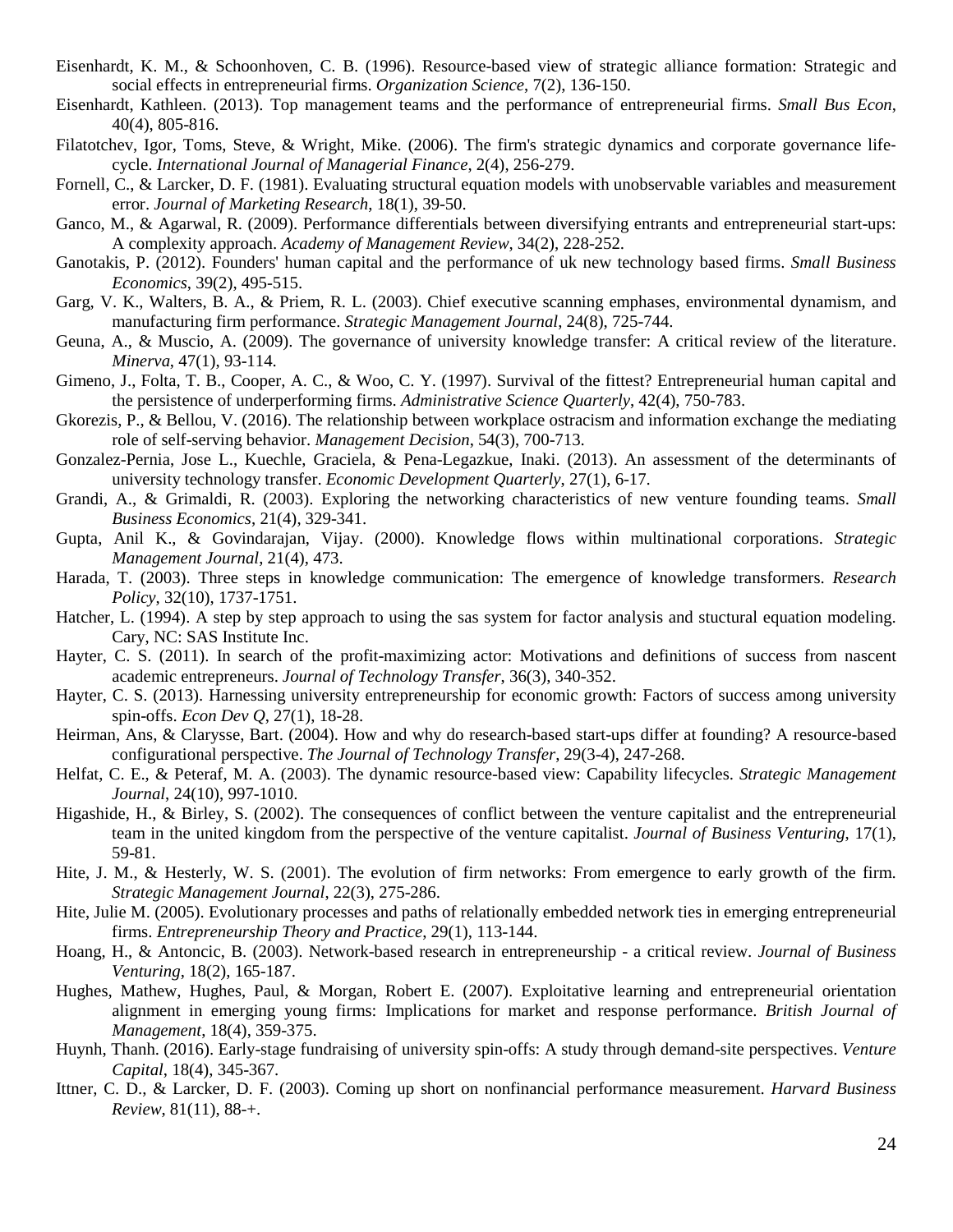- <span id="page-25-25"></span>Jack, S., Dodd, S. D., & Anderson, A. R. (2008). Change and the development of entrepreneurial networks over time: A processual perspective. *Entrepreneurship and Regional Development*, 20(2), 125-159.
- <span id="page-25-26"></span>Jenssen, J. I., & Koenig, H. F. (2002). The effect of social networks on resource access and business start-ups. *European Planning Studies*, 10(8), 1039-1046.
- <span id="page-25-9"></span>Kakati, M. (2003). Success criteria in high-tech new ventures. *Technovation*, 23(5), 447.
- <span id="page-25-22"></span>Kathuria, R. (2000). Competitive priorities and managerial performance: A taxonomy of small manufacturers. *Journal of Operations Management*, 18(6), 627-641.
- <span id="page-25-8"></span>Kimberly, J. R. (1979). Issues in the creation of organizations - initiation, innovation, and institutionalization. *Academy of Management Journal*, 22(3), 437-457.
- <span id="page-25-12"></span>Kitagawa, Fumi, & Robertson, Susan. (2012). High-tech entrepreneurial firms in a university-based business incubator. Spaces of knowledge, resource heterogeneity and capital formation. *The International Journal of Entrepreneurship and Innovation*, 13(4), 249-259.
- <span id="page-25-18"></span>Leonard-Barton, Dorothy. (1992). Core capabilities and core rigidities: A paradox in managing new product development. *Strategic Management Journal*, 13, 111-125.
- <span id="page-25-0"></span>Lockett, A., & Wright, M. (2005). Resources, capabilities, risk capital and the creation of university spin-out companies. *Research Policy*, 34(7), 1043-1057.
- <span id="page-25-17"></span>Lumpkin, G. T., & Dess, Gregory G. (2001). Linking two dimensions of entrepreneurial orientation to firm performance: The moderating role of environment and industry life cycle. *Journal of Business Venturing*, 16(5), 429-452.
- <span id="page-25-1"></span>Lundqvist, Mats A. (2014). The importance of surrogate entrepreneurship for incubated swedish technology ventures. *Technovation*, 34(2), 93-100.
- <span id="page-25-5"></span>Markman, Gideon D., Siegel, Donald S., & Wright, Mike. (2008). Research and technology commercialization. *Journal of Management Studies*, 45(8), 1401-1423.
- <span id="page-25-4"></span>Marquis, Christopher, & Tilcsik, Andras. (2013). Imprinting: Toward a multilevel theory. *Academy of Management Annals*, 7(1), 195-245.
- <span id="page-25-14"></span>Marsden, P. V. (1993). The reliability of network density and composition measures. *Social Networks*, 15(4), 399-421.
- <span id="page-25-13"></span>Marsden, P. V., & Campbell, K. E. (1984). Measuring tie strength. *Social Forces*, 63(2), 482-501.
- <span id="page-25-6"></span>Mathias, Blake D., Williams, David W., & Smith, Adam R. (2015). Entrepreneurial inception: The role of imprinting in entrepreneurial action. *Journal of Business Venturing*, 30(1), 11-28.
- <span id="page-25-27"></span>Maxwell, Scott E., Cole, David A., & Mitchell, Melissa A. (2011). Bias in cross-sectional analyses of longitudinal mediation: Partial and complete mediation under an autoregressive model. *Multivariate Behavioral Research*, 46(5), 816-841.
- <span id="page-25-16"></span>McGrath, R. G. (1997). A real options logic for initiating technology positioning investments. *Academy of Management Review*, 22(4), 974-996.
- <span id="page-25-19"></span>McKelvie, Alexander, & Davidsson, Per. (2009). From resource base to dynamic capabilities: An investigation of new firms. *British Journal of Management*, 20, S63-S80.
- <span id="page-25-7"></span>Milanov, Hana, & Fernhaber, Stephanie A. (2009). The impact of early imprinting on the evolution of new venture networks. *Journal of Business Venturing*, 24(1), 46-61.
- <span id="page-25-15"></span>Miller, N. J., & Kean, R. C. (1997). Reciprocal exchange in rural communities: Consumers' inducements to inshop. *Psychology & Marketing*, 14(7), 637-661.
- <span id="page-25-10"></span>Mosey, S., & Wright, M. (2007). From human capital to social capital: A longitudinal study of technology-based academic entrepreneurs. *Entrepreneurship Theory and Practice*, 31(6), 909-935.
- <span id="page-25-2"></span>Müller, Kathrin. (2010). Academic spin-off's transfer speed—analyzing the time from leaving university to venture. *Research Policy*, 39(2), 189-199.
- <span id="page-25-21"></span>Murphy, G. B., Trailer, J. W., & Hill, R. C. (1996). Measuring performance in entrepreneurship research. *Journal of Business Research*, 36(1), 15-23.
- <span id="page-25-23"></span>Muthen, L. K., & Muthen, B. O. (2002). How to use a monte carlo study to decide on sample size and determine power. *Struct Equ Modeling*, 9(4), 599-620.
- <span id="page-25-20"></span>Nadherny, Christopher C. (1998). Technology and direct marketing leadership. *Direct Marketing*, 61(7), 42.
- <span id="page-25-24"></span>Nahapiet, J., & Ghoshal, S. (1998). Social capital, intellectual capital, and the organizational advantage. *Academy of Management Review*, 23(2), 242-266.
- <span id="page-25-3"></span>Newbert, Scott L., & Tornikoski, Erno T. (2013). Resource acquisition in the emergence phase: Considering the effects of embeddedness and resource dependence. *Entrepreneurship Theory and Practice*, 37(2), 249-280.
- <span id="page-25-11"></span>O'Gorman, C., Byrne, O., & Pandya, D. (2008). How scientists commercialise new knowledge via entrepreneurship. *Journal of Technology Transfer*, 33(1), 23-43.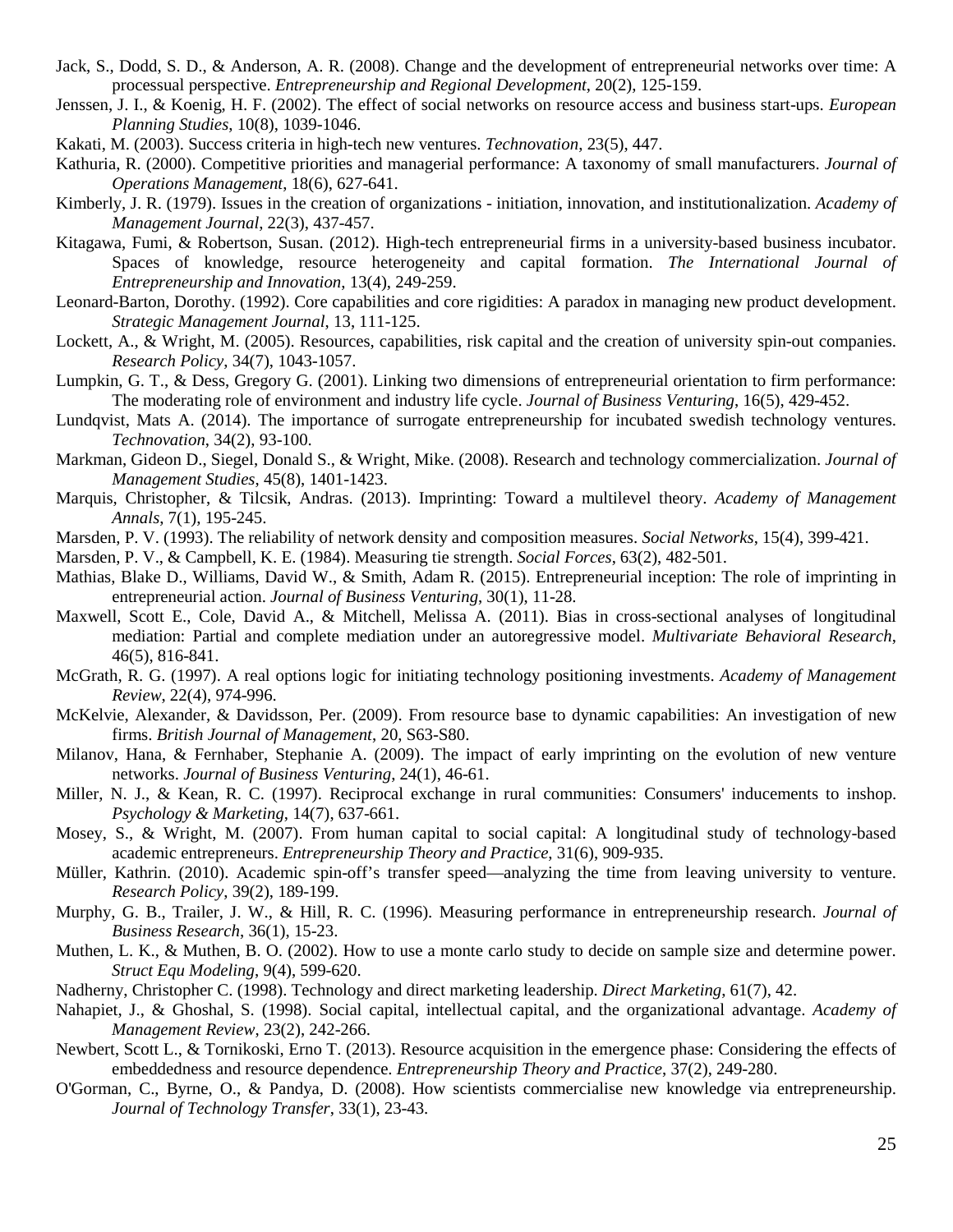- <span id="page-26-20"></span>O'Reilly III, Charles A. (1982). Variations in decision makers' use of information sources: The impact of quality and accessibility of information. *Academy of Management Journal*, 25(4), 756-771.
- <span id="page-26-17"></span>Parks, M. R., & Floyd, K. (1996). Meanings for closeness and intimacy in friendship. *J Soc Pers Relat*, 13(1), 85-107.
- <span id="page-26-15"></span>Patton, D., & Marlow, S. (2011). University technology business incubators: Helping new entrepreneurial firms to learn to grow. *Environment and Planning C-Government and Policy*, 29(5), 911-926.
- <span id="page-26-23"></span>Ping Jr, Robert A. (2004). On assuring valid measures for theoretical models using survey data. *Journal of Business Research*, 57(2), 125-141.
- <span id="page-26-21"></span>Powell, T. C., & DentMicallef, A. (1997). Information technology as competitive advantage: The role of human, business, and technology resources. *Strategic Management Journal*, 18(5), 375-405.
- <span id="page-26-7"></span>Pries, F., & Guild, P. (2007). Commercial exploitation of new technologies arising from university research: Start-ups and markets for technology. *R & D Management*, 37(4), 319-328.
- <span id="page-26-9"></span>Rasmussen, E., & Wright, M. (2015). How can universities facilitate academic spin-offs? An entrepreneurial competency perspective. *Journal of Technology Transfer*, 40(5), 782-799.
- <span id="page-26-3"></span>Rasmussen, Einar, Mosey, Simon, & Wright, Mike. (2011). The evolution of entrepreneurial competencies: A longitudinal study of university spin-off venture emergence. *Journal of Management Studies*, 48(6), 1314-1345.
- <span id="page-26-14"></span>Rothschild, Leora, & Darr, Asaf. (2005). Technological incubators and the social construction of innovation networks: An israeli case study. *Technovation*, 25(1), 59-67.
- <span id="page-26-18"></span>Rowley, T. J. (1997). Moving beyond dyadic ties: A network theory of stakeholder influences. *Academy of Management Review*, 22(4), 887-910.
- <span id="page-26-8"></span>Sapienza, Harry J., Autio, Erkko, George, Gerard, & Zahra, Shaker A. (2006). A capabilities perspective on the effects of early internationalization on firm survival and growth. *Academy of Management Review*, 31(4), 914-933.
- <span id="page-26-2"></span>Shane, S. (2004a). Academic entrepreneurship: University spin-offs and wealth creation. Cheltenham, UK: Edward Elgar.
- <span id="page-26-26"></span>Shane, S. (2004b). Encouraging university entrepreneurship? The effect of the bayh-dole act on university patenting in the united states. *Journal of Business Venturing*, 19(1), 127-151.
- <span id="page-26-12"></span>Shane, S., & Cable, D. (2002). Network ties, reputation, and the financing of new ventures. *Management Science*, 48(3), 364-381.
- <span id="page-26-10"></span>Shane, S., & Stuart, T. (2002). Organizational endowments and the performance of university start-ups. *Management Science*, 48(1), 154-170.
- <span id="page-26-22"></span>Shook, C. L., Ketchen, D. J., Hult, G. T. M., & Kacmar, K. M. (2004). An assessment of the use of structural equation modeling in strategic management research. *Strategic Management Journal*, 25(4), 397-404.
- <span id="page-26-1"></span>Smilor, R. W., Gibson, D. V., & Dietrich, G. B. (1990). University spin-out companies - technology start-ups from university-of-texas-at-austin. *Journal of Business Venturing*, 5(1), 63-76.
- <span id="page-26-11"></span>Soetanto, Danny, & van Geenhuizen, Marina. (2015). Getting the right balance: University networks' influence on spinoffs' attraction of funding for innovation. *Technovation*, 36–37(0), 26-38.
- <span id="page-26-24"></span>Spector, P. E. (1987). Method variance as an artifact in self-reported affect and perceptions at work - myth or significant problem. *Journal of Applied Psychology*, 72(3), 438-443.
- <span id="page-26-6"></span>Stinchcombe, A. L. (1965). Social structure and organizations. In: March, J. editor. Handbook of organizations. Chicago, IL: Rand McNally, pp. 142-193.
- <span id="page-26-13"></span>Tolstoy, Daniel, & Agndal, Henrik. (2010). Network resource combinations in the international venturing of small biotech firms. *Technovation*, 30(1), 24-36.
- <span id="page-26-27"></span>Totterman, H., & Sten, J. (2005). Start-ups - business incubation and social capital. *International Small Business Journal*, 23(5), 487-511.
- <span id="page-26-5"></span>Tsai, W. P., & Ghoshal, S. (1998). Social capital and value creation: The role of intrafirm networks. *Academy of Management Journal*, 41(4), 464-476.
- <span id="page-26-0"></span>Urbano, David, & Guerrero, Maribel. (2013). Entrepreneurial universities: Socioeconomic impacts of academic entrepreneurship in a european region. *Economic Development Quarterly*, 27(1), 40-55.
- <span id="page-26-19"></span>Uzzi, B. (1996). The sources and consequences of embeddedness for the economic performance of organizations: The network effect. *American Sociological Review*, 61(4), 674-698.
- <span id="page-26-4"></span>Vanaelst, I., Clarysse, B., Wright, M., Lockett, A., Moray, N., & S'Jegers, R. (2006). Entrepreneurial team development in academic spinouts: An examination of team heterogeneity. *Entrepreneurship Theory and Practice*, 30(2), 249- 271.
- <span id="page-26-16"></span>Visintin, Francesca, & Pittino, Daniel. (2014). Founding team composition and early performance of university—based spin-off companies. *Technovation*, 34(1), 31-43.
- <span id="page-26-25"></span>Vivarelli, Marco. (2004). Are all the potential entrepreneurs so good? *Small Business Economics*, 23(1), 41-49.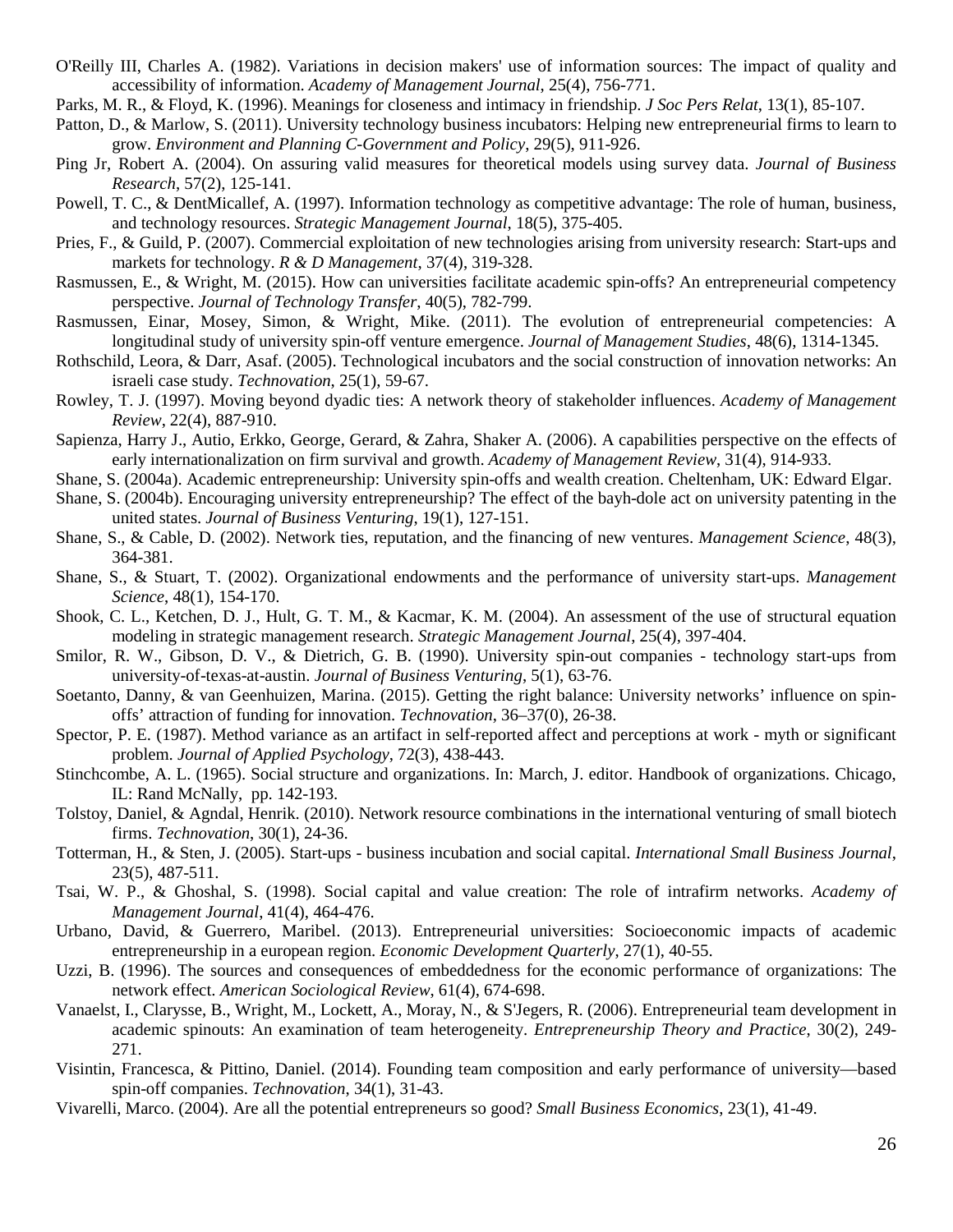- <span id="page-27-0"></span>Vohora, A., Wright, M., & Lockett, A. (2004a). Critical junctures in the development of university high-tech spinout companies. *Research Policy*, 33(1), 147-175.
- <span id="page-27-2"></span>Vohora, A., Wright, M., & Lockett, A. (2004b). The formation of high-tech university spinouts through joint ventures. *New Technology-Based Firms in the New Millennium, Volume Iii*, 101-116.
- <span id="page-27-1"></span>Walter, Achim, Auer, Michael, & Ritter, Thomas. (2006). The impact of network capabilities and entrepreneurial orientation on university spin-off performance. *Journal of Business Venturing*, 21(4), 541-567.
- <span id="page-27-10"></span>Westerberg, Mats, & Wincent, Joakim. (2008). Entrepreneur characteristics and management control : Contingency influences on business performance. *Journal of business & entrepreneurship : JBE*, 20(1), 37-60.
- <span id="page-27-9"></span>Wiklund, J., & Shepherd, D. (2005). Entrepreneurial orientation and small business performance: A configurational approach. *Journal of Business Venturing*, 20(1), 71-91.
- <span id="page-27-8"></span>Wiklund, Johan. (1999). The sustainability of the entrepreneurial orientation--performance relationship. *Entrepreneurship: Theory & Practice*, 24(1), 39-50.
- <span id="page-27-6"></span>Witt, Peter. (2004). Entrepreneurs' networks and the success of start-ups. *Entrepreneurship & Regional Development*, 16(5), 391-412.
- <span id="page-27-4"></span>Yli-Renko, H., Autio, E., & Sapienza, H. J. (2001). Social capital, knowledge acquisition, and knowledge exploitation in young technology-based firms. *Strategic Management Journal*, 22(6-7), 587-613.
- <span id="page-27-7"></span>Zahra, S. A. (1993). Environment, corporate entrepreneurship, and financial performance - a taxonomic approach. *Journal of Business Venturing*, 8(4), 319-340.
- <span id="page-27-3"></span>Zahra, Shaker A., Van de Velde, Els, & Larrañeta, Bárbara. (2007). Knowledge conversion capability and the performance of corporate and university spin-offs. *Industrial & Corporate Change*, 16(4), 569-608.
- <span id="page-27-5"></span>Zucker, L. G., Darby, M. R., & Armstrong, J. S. (2002). Commercializing knowledge: University science, knowledge capture, and firm performance in biotechnology. *Management Science*, 48(1), 138-153.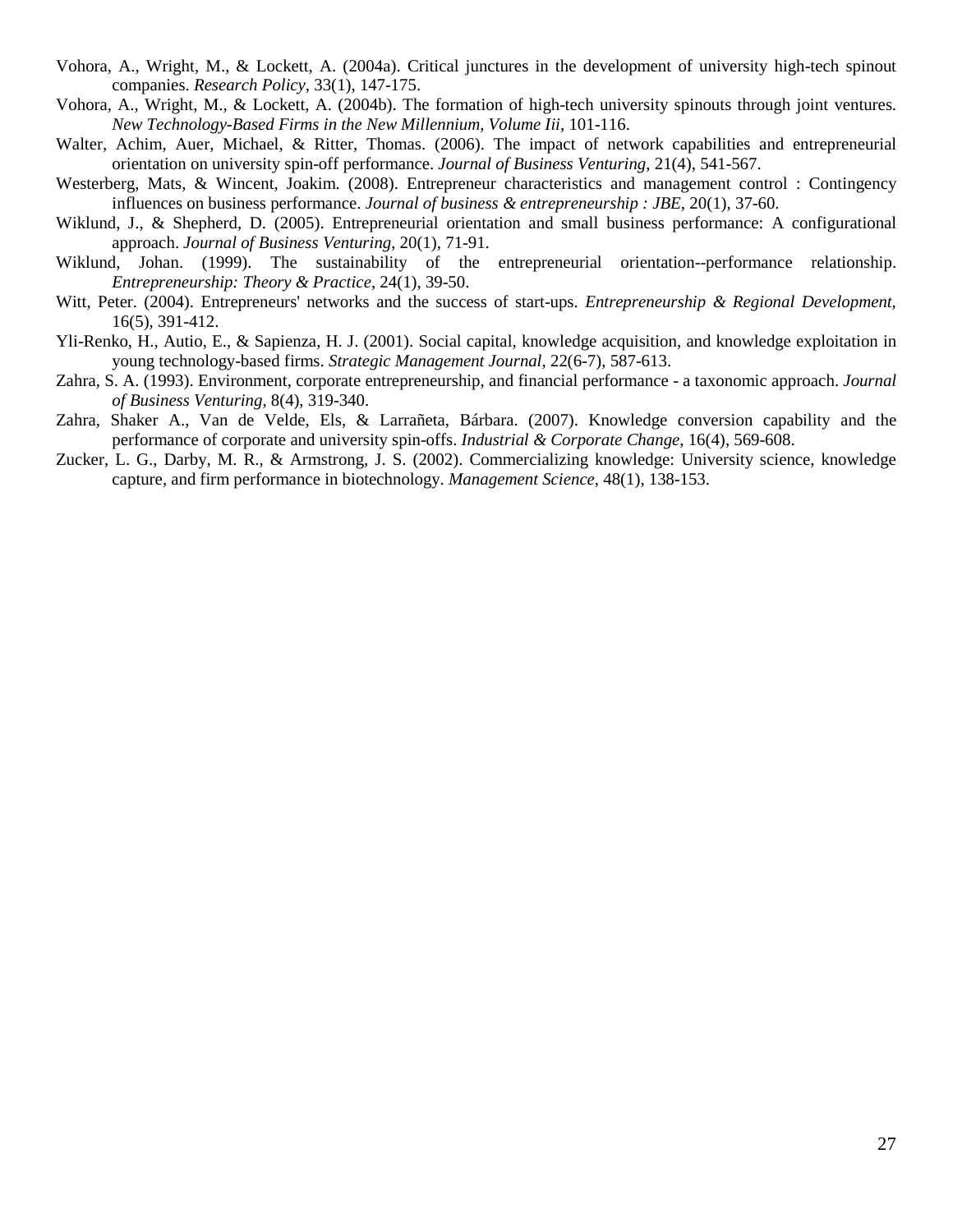# **Tables**

# **Table 1**

| Descriptive statistics.                                 |                |                |
|---------------------------------------------------------|----------------|----------------|
| Variables                                               | N              | $\%$           |
| The status of respondents                               |                |                |
| Academic founder                                        | 181            | 100            |
| Non-academic founder                                    | $\theta$       | $\Omega$       |
| Location spin-off created                               |                |                |
| Inside university incubators                            | 177            | 98             |
| Outside university incubators                           | $\overline{4}$ | $\overline{2}$ |
| Spin-off's creation year                                |                |                |
| 2011                                                    | 9              | 5              |
| 2010                                                    | 29             | 16             |
| 2009                                                    | 36             | 20             |
| 2008                                                    | 24             | 13             |
| 2007                                                    | 24             | 13             |
| 2006                                                    | 25             | 14             |
| 2005                                                    | 13             | 7              |
| 2004                                                    | 9              | 5              |
| In and before 2003                                      | 13             | 7              |
| Spin-off's industry                                     |                |                |
| Information, computing and telecommunications           | 61             | 33.8           |
| Engineering and consultancy<br>$\overline{\phantom{0}}$ | 29             | 16.1           |
| Medicine and health<br>L,                               | 28             | 15.3           |
| Agriculture and biotechnology                           | 27             | 15             |
| Energy and environment                                  | 16             | 8.9            |
| Aeronautics and automotive                              | 8              | 4.3            |
| Electronic                                              | 6              | 3.3            |
| Other industries                                        | 6              | 3.3            |
| Regions in Spain                                        |                |                |
| Cataluña                                                | 76             | 42.0           |
| Andalucía<br>۰                                          | 36             | 19.9           |
| Valencia<br>$\overline{\phantom{a}}$                    | 33             | 18.2           |
| Castilla & León                                         | 16             | 8.8            |
| Madrid                                                  | 10             | 5.5            |
| Other communities                                       | 10             | 5.5            |
|                                                         |                |                |

# **Table 2**

Linear regression models.

|                          |           | Financial performance |            | Operational performance | Market performance |             |  |
|--------------------------|-----------|-----------------------|------------|-------------------------|--------------------|-------------|--|
| Variables                | Model 1   | Model 2               | Model 3    | Model 4                 | Model 5            | Model 6     |  |
| Network structure        | $-0.402*$ | $-0.428*$             | $-0.216$   | $-0.111**$              | $-0.149$           |             |  |
| Network governance       | 0.067     |                       | 0.052      |                         | $-0.084$           |             |  |
| Network content          | $0.496*$  | $0.578**$             | 0.072      |                         | 0.203              |             |  |
| Technology               | $-0.085$  |                       | $0.154***$ | $0.141***$              | 0.052              |             |  |
| Organizational viability | 0.159     |                       | $0.166*$   |                         | $0.279***$         | $0.274***$  |  |
| Human capital            | $-0.034$  |                       | $-0.048$   |                         | $-0.093**$         | $-0.097***$ |  |
| Strategy                 | $-0.016$  |                       | $-0.148$   |                         | $0.310**$          | $-0.274**$  |  |
| Commercial resource      | $0.176**$ | $0.180***$            | $0.168***$ | $0.153***$              | $0.245***$         | $0.260***$  |  |
| Control                  |           |                       |            |                         |                    |             |  |
| Spin-off's age           | 0.002     | 0.006                 | 0.006      | $-0.005$                | $-0.023$           | $-0.024$    |  |
| Within incubator         | 0.052     | 0.060                 | 0.038      | 0.044                   | 0.058              | 0.075       |  |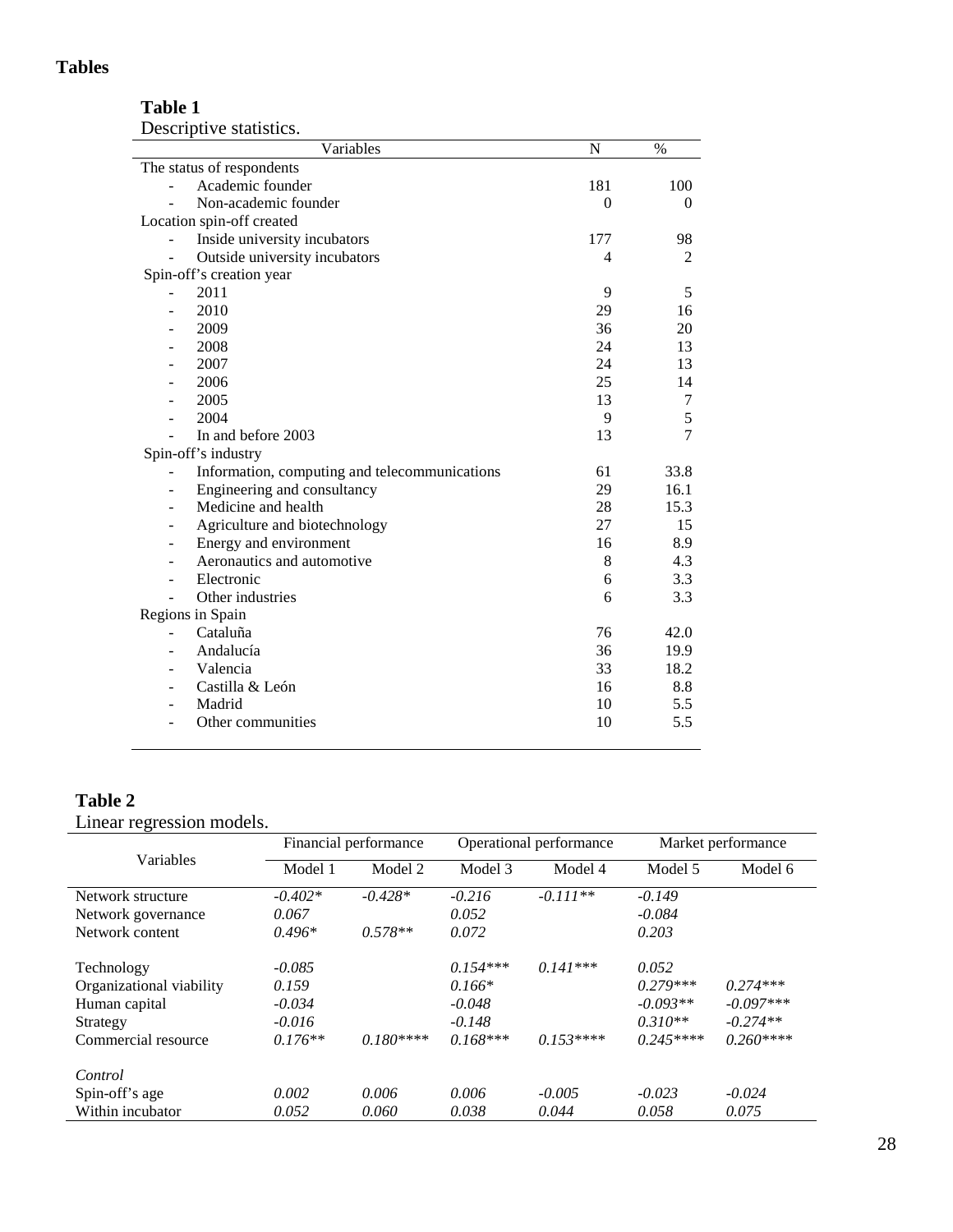| Cataluña        | 0.167      | 0.072      | $-0.298$   | $-0.317*$  | $-0.235$   | $-0.203 - 0.347$ |
|-----------------|------------|------------|------------|------------|------------|------------------|
| Andalucía       | 0.099      | 0.027      | $-0.315$   | $-0.325$   | $-0.370$   | $-0.203$         |
| Valencia        | 0.009      | $-0.051$   | $-0.420**$ | $-0.412**$ | $-0.222$   | $-0.383$         |
| Castilla & León | 0.060      | 0.036      | $-0.342$   | $-0.323$   | $-0.410$   | $-0.109$         |
| Madrid          | 0.219      | 0.177      | $-0.287$   | $-0.290$   | $-0.120$   |                  |
|                 |            |            |            |            |            | 0.261            |
| $R^2$           | 0.231      | 0.208      | 0.340      | 0.318      | 0.269      | 0.213            |
| Adjusted $R^2$  | 0.161      | 0.162      | 0.280      | 0.278      | 0.203      | $5.423***$       |
| F               | $3.299***$ | $4.475***$ | $5.674***$ | 7.938****  | $0.049***$ |                  |

*\*\*\*\* p<0.001;\*\*\* p<0.01;\*\* p<0.05;\* p<0.1; 2-Tailed significance.*

# **Table 3**

|  | Path analysis results: Direct and indirect effects. |  |
|--|-----------------------------------------------------|--|
|--|-----------------------------------------------------|--|

| Paths                                                            | Standardised   | Standardised     |
|------------------------------------------------------------------|----------------|------------------|
|                                                                  | direct effects | indirect effects |
| Network $\rightarrow$ Entrepreneurial capability                 | $0.340**$      |                  |
| Network $\rightarrow$ Spin-off's performance                     | $-0.081$       |                  |
| Entrepreneurial capability $\rightarrow$ Spin-off's performance  | $0.466**$      |                  |
|                                                                  |                |                  |
| Network $\rightarrow$ Spin-off's performance                     |                | $0.158**$        |
| Entrepreneurial capability $\rightarrow$ Financial performance   |                | $0.303**$        |
| Entrepreneurial capability $\rightarrow$ Operational performance |                | $0.435**$        |
| Entrepreneurial capability $\rightarrow$ Market performance      |                | $0.355**$        |
| Network $\rightarrow$ Entrepreneurial technology                 |                | $0.232**$        |
| Network $\rightarrow$ Organizational viability                   |                | $0.322**$        |
| Network $\rightarrow$ Human capital                              |                | $0.099**$        |
| Network $\rightarrow$ Strategy                                   |                | $0.297**$        |
| Network $\rightarrow$ Commercial resource                        |                | $0.285**$        |
| Control                                                          |                |                  |
| Spin-off's age $\rightarrow$ Spin-off's performance              | 0.012          |                  |
| Within incubator $\rightarrow$ Spin-off's performance            | 0.089          |                  |
| Cataluña $\rightarrow$ Spin-off's performance                    | $-0.113$       |                  |
| Andalucía $\rightarrow$ Spin-off's performance                   | $-0.184$       |                  |
| Valencia $\rightarrow$ Spin-off's performance                    | $-0.184$       |                  |
| Castilla & León $\rightarrow$ Spin-off's performance             | $-0.123$       |                  |
| Madrid $\rightarrow$ Spin-off's performance                      | $-0.057$       |                  |

*\*\** denotes *p<0.01; Two Tailed significance.*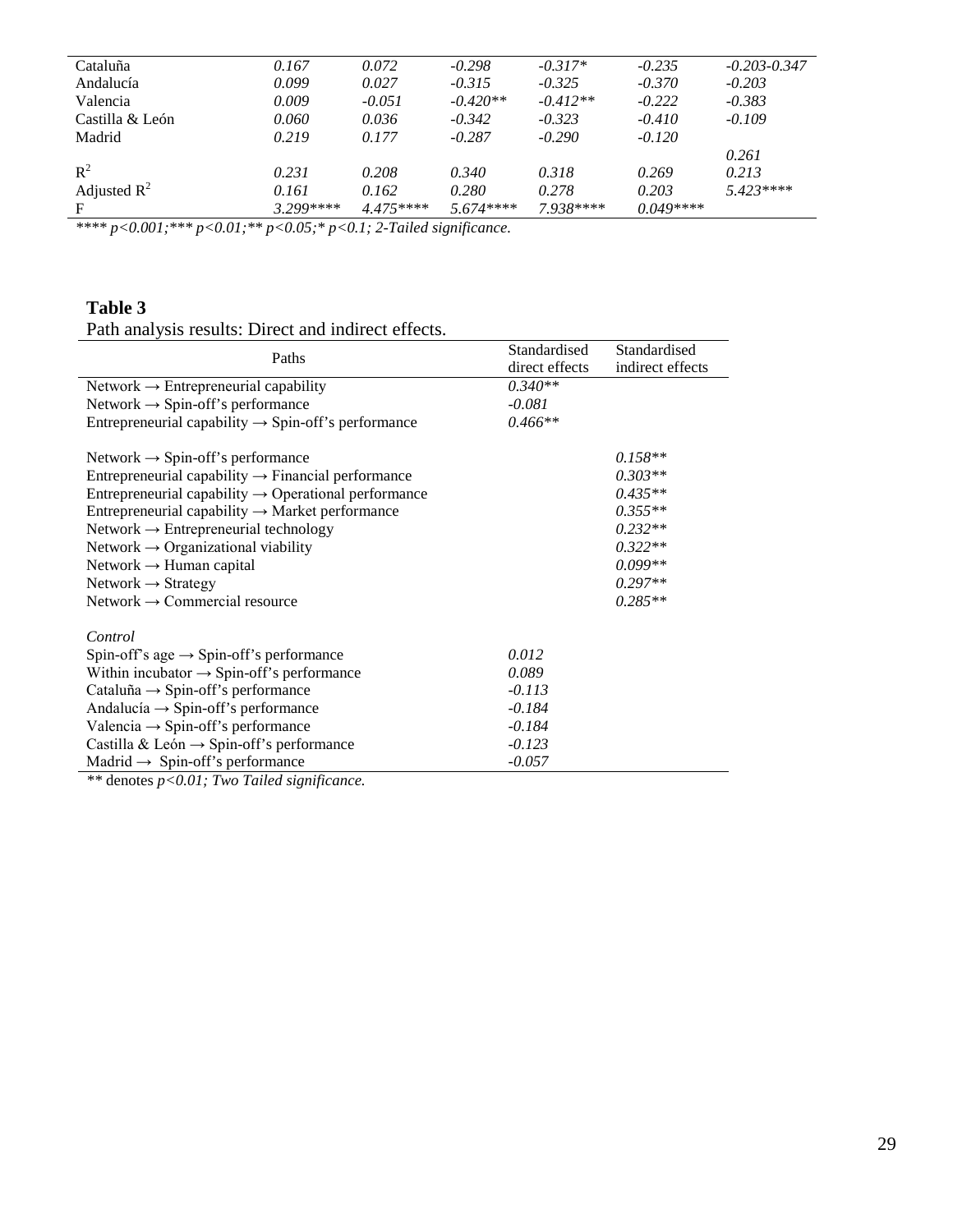|                                 |          |          |          | Variables |          |          |          |          |          |          |       |
|---------------------------------|----------|----------|----------|-----------|----------|----------|----------|----------|----------|----------|-------|
|                                 |          | 2        | 3        | 4         | 5        | 6        | 7        | 8        | 9        | 10       | 11    |
| (1) Network structure           |          |          |          |           |          |          |          |          |          |          |       |
| (2) Network governance          | $.762**$ |          |          |           |          |          |          |          |          |          |       |
| (3) Network content             | $.944**$ | $.778**$ |          |           |          |          |          |          |          |          |       |
| (4) Technology                  | $.173*$  | $.203**$ | $.196**$ |           |          |          |          |          |          |          |       |
| (5) Organizational viability    | $.314**$ | $.302**$ | $.358**$ | $.388**$  |          |          |          |          |          |          |       |
| (6) Human capital               | $.160*$  | .199**   | $.156*$  | $.190**$  | $.393**$ |          |          |          |          |          |       |
| (7) Strategy                    | $.242**$ | $.239**$ | $.278**$ | $.589**$  | $.835**$ | .289**   |          |          |          |          |       |
| (8) Commercial resource         | $.183*$  | $.160*$  | $.215**$ | $.553**$  | $.558**$ | $.333**$ | $.729**$ |          |          |          |       |
| (9) Financial performance       | .129     | .139     | $.186*$  | $.163*$   | $.308**$ | .130     | $.320**$ | $.329**$ |          |          |       |
| Operational performance<br>(10) | $-.040$  | $-.004$  | $-.001$  | $.419**$  | $.307**$ | .101     | $.384**$ | $.446**$ | $.368**$ |          |       |
| Market performance<br>(11)      | .064     | .044     | .102     | $.233**$  | $.256**$ | .033     | $.262**$ | $.368**$ | $.494**$ | $.722**$ |       |
| Mean                            | 4.31     | 3.72     | 4.51     | 5.58      | 5.76     | 5.10     | 5.15     | 5.63     | 3.34     | 3.78     | 4.63  |
| S.D.                            | 0.77     | 0.48     | 0.76     | 1.134     | 0.97     | 1.50     | 0.90     | 1.25     | 0.87     | 0.64     | 7.34  |
| Min.                            | 1.543    | 1.911    | 1.892    | 1.775     | 2.428    | 1.660    | 1.669    | 1.626    | 0.907    | 1.450    | 5.965 |
| Max.                            | 5.667    | 4.429    | 5.797    | 7.316     | 7.532    | 8.252    | 6.810    | 8.055    | 5.568    | 4.831    | 1.719 |

### *Appendix A. Means, standard deviations, ranges, and correlations for variables in the measurement model*

\*. Correlation is significant at the 0.05 level (2-tailed).

\*\*. Correlation is significant at the 0.01 level (2-tailed).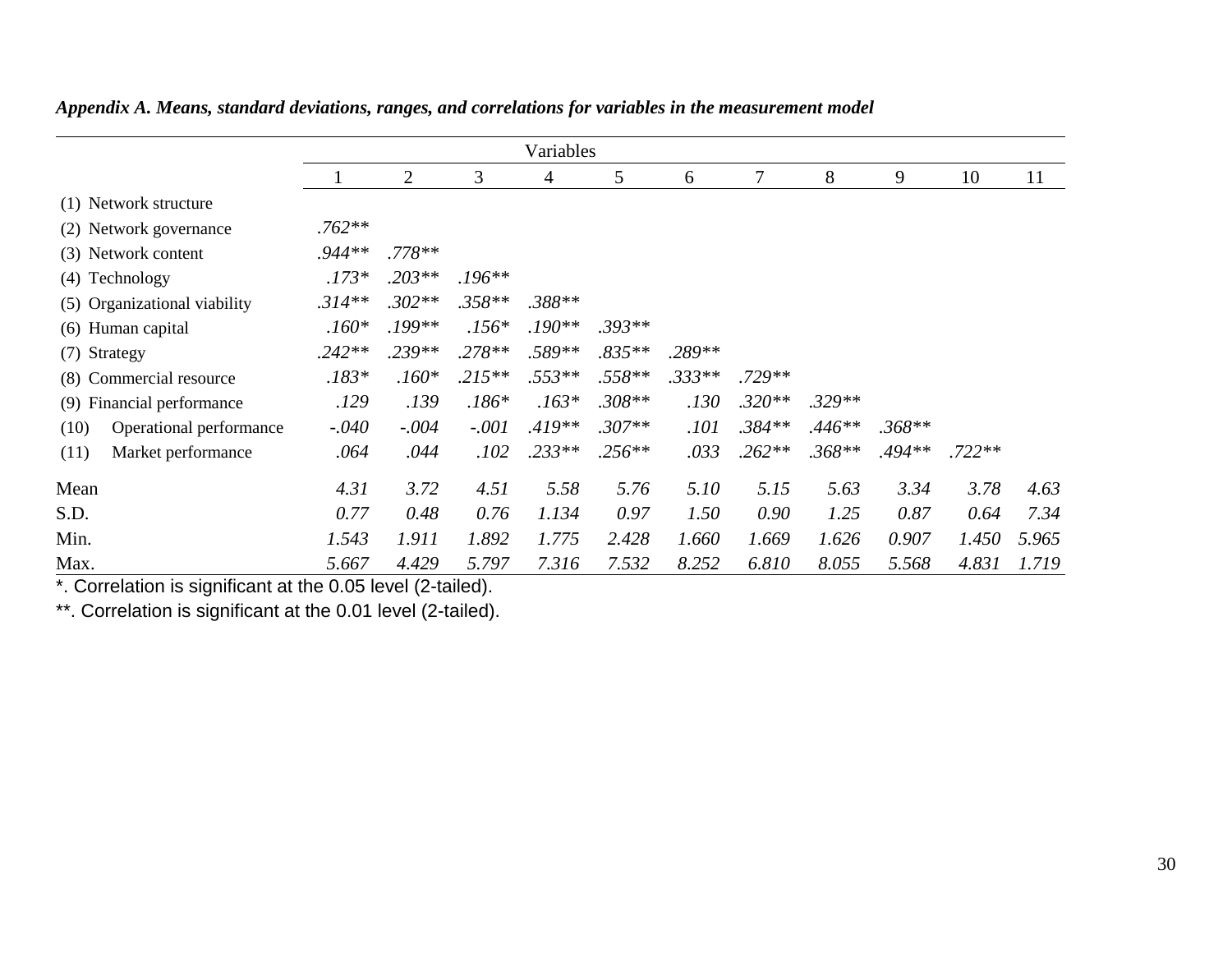#### **Table B.1**

Factor loading of CFA.

A founder's assessment of the networks available to a spin-off at the end of the creation phase based upon the evaluation of the following statements that report the relationships between your team and individuals from whom you have received advice or information (1: Strongly disagree…7: Strongly agree).

|                                    | <b>Measures</b>                                                          | First order<br>loadings | Second<br>order<br>loadings |
|------------------------------------|--------------------------------------------------------------------------|-------------------------|-----------------------------|
| Structure                          |                                                                          |                         |                             |
| Density                            |                                                                          |                         | $0.769**$                   |
|                                    | Knowing each other by name                                               | $0.688**$               |                             |
|                                    | Talking to each other about business                                     | $0.941**$               |                             |
|                                    | Seeing each other regularly in business situations                       | $0.933**$               |                             |
| Centrality                         |                                                                          |                         | $0.797**$                   |
|                                    | We talked directly about business issues                                 | $0.67**$                |                             |
|                                    | We received directly helpful business information                        | $0.712**$               |                             |
|                                    | We could call for advice about running our business                      | $0.697**$               |                             |
|                                    | We were the first to receive new things in the group                     | $0.781**$               |                             |
| <b>Ties</b>                        |                                                                          |                         | $0.681*$                    |
|                                    | We would share personal matters with them                                | $0.663**$               |                             |
|                                    | We might discuss family matters with them                                | $0.917**$               |                             |
|                                    | We might ask them for advice about private matter                        | $0.832**$               |                             |
| Governance                         |                                                                          |                         |                             |
| Reputation                         |                                                                          |                         | $0.627**$                   |
|                                    | We generated a lot of enthusiasm                                         | $0.711**$               |                             |
|                                    | We had a forgiving nature                                                | $0.604**$               |                             |
|                                    | We persevered until the task is finished                                 | $0.742**$               |                             |
|                                    | We liked to play with ideas                                              | $0.775**$               |                             |
| Reciprocity                        |                                                                          |                         | $0.755**$                   |
|                                    | People were generally pair in dealings with us                           | $0.759**$               |                             |
|                                    | People were willing to do us a favour if asked                           | $0.598**$               |                             |
|                                    | We did favours for each other from time to time                          | $0.762**$               |                             |
|                                    | People patronized my business                                            | $0.87**$                |                             |
| Trust                              |                                                                          |                         | $0.826**$                   |
|                                    | We were dependable by these people                                       | 0.888**                 |                             |
|                                    | People would say that we are sincere                                     | $0.917**$               |                             |
|                                    | They would say that we are trustworthy                                   | $0.604**$               |                             |
| Content                            |                                                                          | $0.878**$               |                             |
| Information quality                | Their information was usually accurate<br>Their information was relevant | $0.916**$               |                             |
|                                    | Their information was specific                                           | $0.859**$               |                             |
|                                    | I quickly received their information                                     | $0.777**$               |                             |
| Diversity information <sup>®</sup> |                                                                          |                         |                             |
| (information used to be            | Market data                                                              | $0.782**$               |                             |
| exchanged)                         | Product design                                                           | $0.913**$               |                             |
|                                    | Process design                                                           | $0.854**$               |                             |
|                                    | Marketing know-how                                                       | $0.75**$                |                             |
|                                    | Packaging design/technology                                              | $0.744**$               |                             |

- Structure model *(CMIN/DF=1.269, RMSEA=0.039, NFI=0.961, CFI=0.991, GFI=0.964).*

- Governance model (*CMIN/DF=1.149, RMSEA=0.029, NFI=0.950, CFI=0.993, GFI=0.963*).

- Content model (*CMIN/DF=1.288, RMSEA=0.040, NFI=0.973, CFI=0.994, GFI=0.965*).

\* Loading significant at the 0.05 level. \*\* Loading significant at the 0.01 level. <sup>Ϯ</sup> Scaled 1: Not at all, 7: Very much.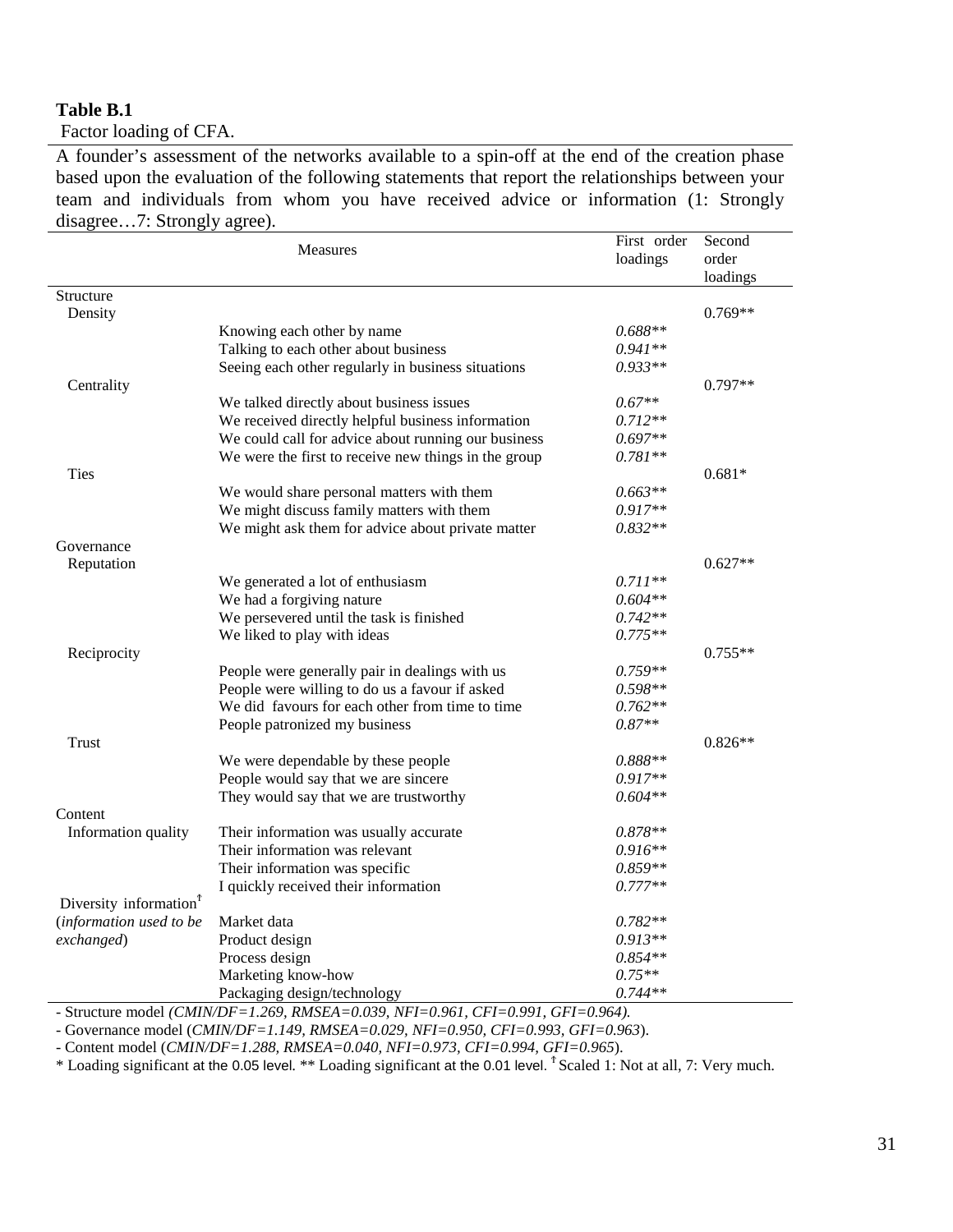Respondents estimation of their own spin-offs performance in comparison to its major competitors (1: Strongly disagree…7: Strongly agree).

|                                 |                                                                                              | First order | Second    |
|---------------------------------|----------------------------------------------------------------------------------------------|-------------|-----------|
|                                 | <b>Measures</b>                                                                              | loadings    | order     |
|                                 |                                                                                              |             | loadings  |
| Technology                      |                                                                                              |             | $0.685**$ |
|                                 | Hard to make a substitute for the technology                                                 | $0.686**$   |           |
|                                 | Our products might replace numerous existing one                                             | $0.78**$    |           |
|                                 | Might replace other technologies in the industry                                             | $0.729**$   |           |
|                                 | Potential to generate large economic returns                                                 | $0.778**$   |           |
|                                 | A platform for variety of commercial applications                                            | $0.598**$   |           |
|                                 | Developed products with considerable demand in market                                        | $0.752**$   |           |
| Organizational                  | Team's members were encouraged to improve working                                            |             | $0.743**$ |
| viability                       | method                                                                                       | $0.772**$   |           |
|                                 | Team's members had power to make decisions                                                   | $0.770**$   |           |
|                                 | Rewards and reinforcement were used                                                          | $0.690**$   |           |
|                                 | Individuals had time to incubate innovative ideas                                            | $0.600**$   |           |
|                                 | Training in working techniques and attitudes was major<br>emphasis                           | $0.729**$   |           |
| Human capital                   |                                                                                              |             |           |
|                                 | Good working experience                                                                      | $0.605**$   | $0.531**$ |
|                                 | Good business management knowledge                                                           | $0.767**$   |           |
|                                 | Good industrial experience                                                                   | $0.712**$   |           |
|                                 | Good entrepreneurial experience                                                              | $0.856**$   |           |
| Strategy-making                 |                                                                                              |             |           |
|                                 | Strong emphasis on R&D, technological leadership, and<br>innovation                          | $0.711**$   | $0.923**$ |
|                                 | The first to introduce new products and services,<br>administrative technologies, etc        | $0.793**$   |           |
|                                 | Strong tendency to be ahead of other competitors in<br>introducing novel ideals and products | $0.751**$   |           |
|                                 | Strong tendency for high-risk projects with chances of very<br>high returns                  | $0.616**$   |           |
| Commercial resource             |                                                                                              |             |           |
|                                 | Building long-term customer relationships                                                    | $0.605**$   | $0.685**$ |
|                                 | Good plan to redesign management process                                                     | $0.767**$   |           |
|                                 | Good plan to redesign marketing and sales process                                            | $0.712**$   |           |
|                                 | Focusing on customer satisfaction                                                            | $0.895**$   |           |
| $1.1 \text{ C}$ ( $C$ ) (I) $D$ | 1.079 BMCFA 0.021 NFL 0.045 CFL 0.000 CFL 0.015                                              |             |           |

Model fit (*CMIN/DF=1.078, RMSEA=0.021, NFI=0.945, CFI=0.990, GFI=0.915*).

\* Loading significant at the 0.05 level. \*\* Loading significant at the 0.01 level.

Describing the current performance of spin-off compared to its major competitors (1: Much lower…7: Much higher). L,

|                       | Measures                     | First order<br>loadings | Second<br>order<br>loadings |
|-----------------------|------------------------------|-------------------------|-----------------------------|
| Financial performance |                              |                         | $0.564**$                   |
|                       | Sales growth                 | $0.854**$               |                             |
|                       | Revenue growth               | $0.936**$               |                             |
|                       | Net profit margin            | $0.693**$               |                             |
| Operational           |                              |                         | $0.666**$                   |
| performance           | Product/service innovation   | $0.753**$               |                             |
|                       | Process of innovation        | $0.730**$               |                             |
|                       | Adaptation of new technology | $0.721**$               |                             |
| Market performance    |                              |                         | $0.915**$                   |
|                       | Product/service quality      | $0.722**$               |                             |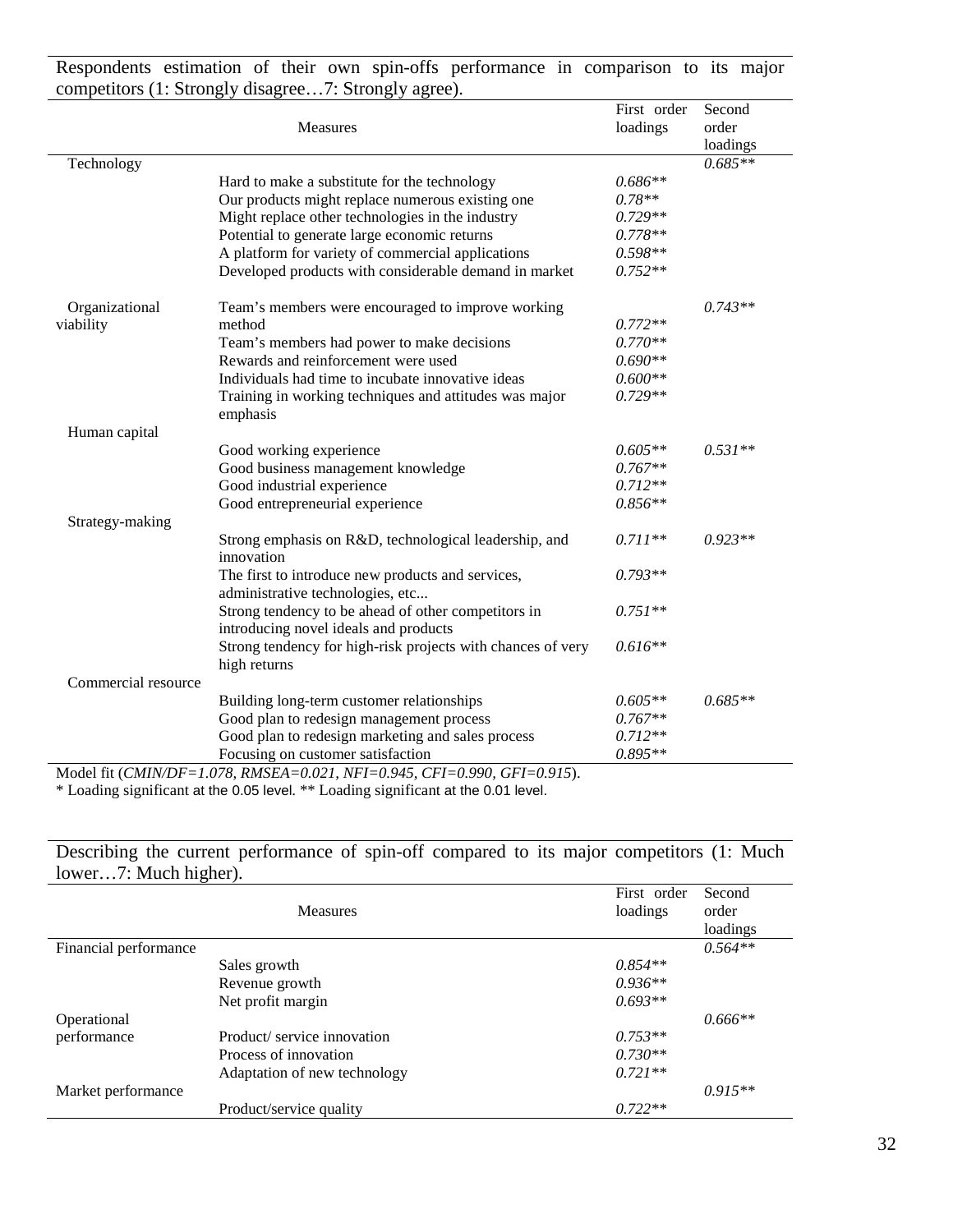| Product/service variety | $0.697**$ |
|-------------------------|-----------|
| Customer satisfaction   | $725**$   |
|                         |           |

Model fit (*CMIN/DF=1.416, RMSEA=0.048, NFI=0.946, CFI=0.980, GFI=0.961*). \* Loading significant at the 0.05 level; \*\* Loading significant at the 0.01 level.

# **Table B.2**

Reliability and validity tests.

|                            | Construct        | Composite                | Average variance | Squared           |
|----------------------------|------------------|--------------------------|------------------|-------------------|
|                            | reliability (CR) | reliability <sup>a</sup> | extracted (AVE)  | interconstruct    |
|                            |                  |                          |                  | correlation (SIC) |
| <b>Network</b>             |                  |                          |                  |                   |
| Structure                  | 0.7940           |                          | 0.5634           |                   |
| Density                    | 0.8949           | 0.888                    | 0.7431           | 0.0751; 0.2025    |
| Centrality                 | 0.8076           | 0.736                    | 0.5129           | 0.1475; 0.2052    |
| <b>Ties</b>                | 0.8499           | 0.840                    | 0.6576           | 0.0751; 0.1475    |
| Governance                 | 0.7825           |                          | 0.5485           |                   |
| Reputation                 | 0.8020           | 0.632                    | 0.5054           | 0.1043; 0.1246    |
| Reciprocity                | 0.8379           | 0.850                    | 0.5678           | 0.1043; 0.3894    |
| Trust                      | 0.8523           | 0.879                    | 0.6647           | 0.1246; 0.3894    |
| Content                    | 0.7220           |                          | 0.5650           |                   |
| Information quality        | 0.9182           | 0.926                    | 0.7379           | 0.2767            |
| Diversity of information   | 0.9053           | 0.922                    | 0.6580           | 0.2767            |
| Entrepreneurial capability | 0.8427           |                          | 0.5249           |                   |
| Technology                 | 0.8668           | 0.839                    | 0.5221           | 0.3204; 0.2927    |
| Organizational viability   | 0.8384           | 0.794                    | 0.5113           | 0.1069; 0.5083    |
| Human capital              | 0.8279           | 0.808                    | 0.5498           | 0.0320; 0.1069    |
| Strategy                   | 0.8109           | 0.702                    | 0.5195           | 0.0600; 0.5083    |
| Commercial resource        | 0.8135           | 0.708                    | 0.5226           | 0.0841; 0.3881    |
| Spin-off's performance     | 0.7666           |                          | 0.5326           |                   |
| Financial performance      | 0.8557           | 0.842                    | 0.6049           | 0.0955; 0.1806    |
| Operational performance    | 0.7787           | 0.709                    | 0.5399           | 0.0955; 0.3709    |
| Market performance         | 0.7616           | 0.712                    | 0.5158           | 0.1806; 0.3709    |

<sup>a</sup> Analogous to Cronbach's Alpha.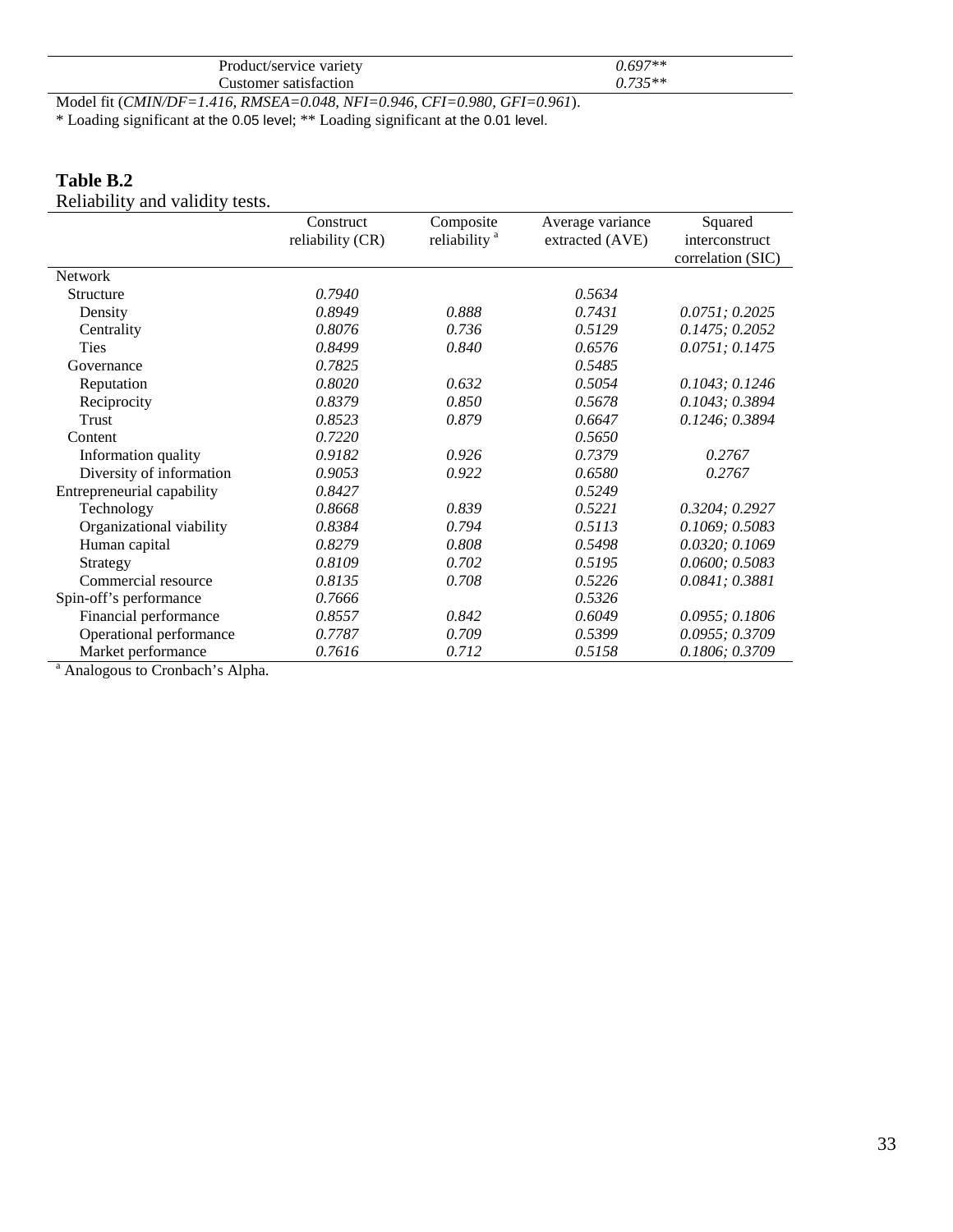### **Figures**



**Fig. 1.** Conceptual model.



Fig. 2. Hypothesized model (\*\* denotes p<0.01, all error terms omitted for clarity) (Model Fit: CMIN/DF=1.595, RMSEA=0.057, NFI=0.910, CFI=0.931, GFI=0.918).